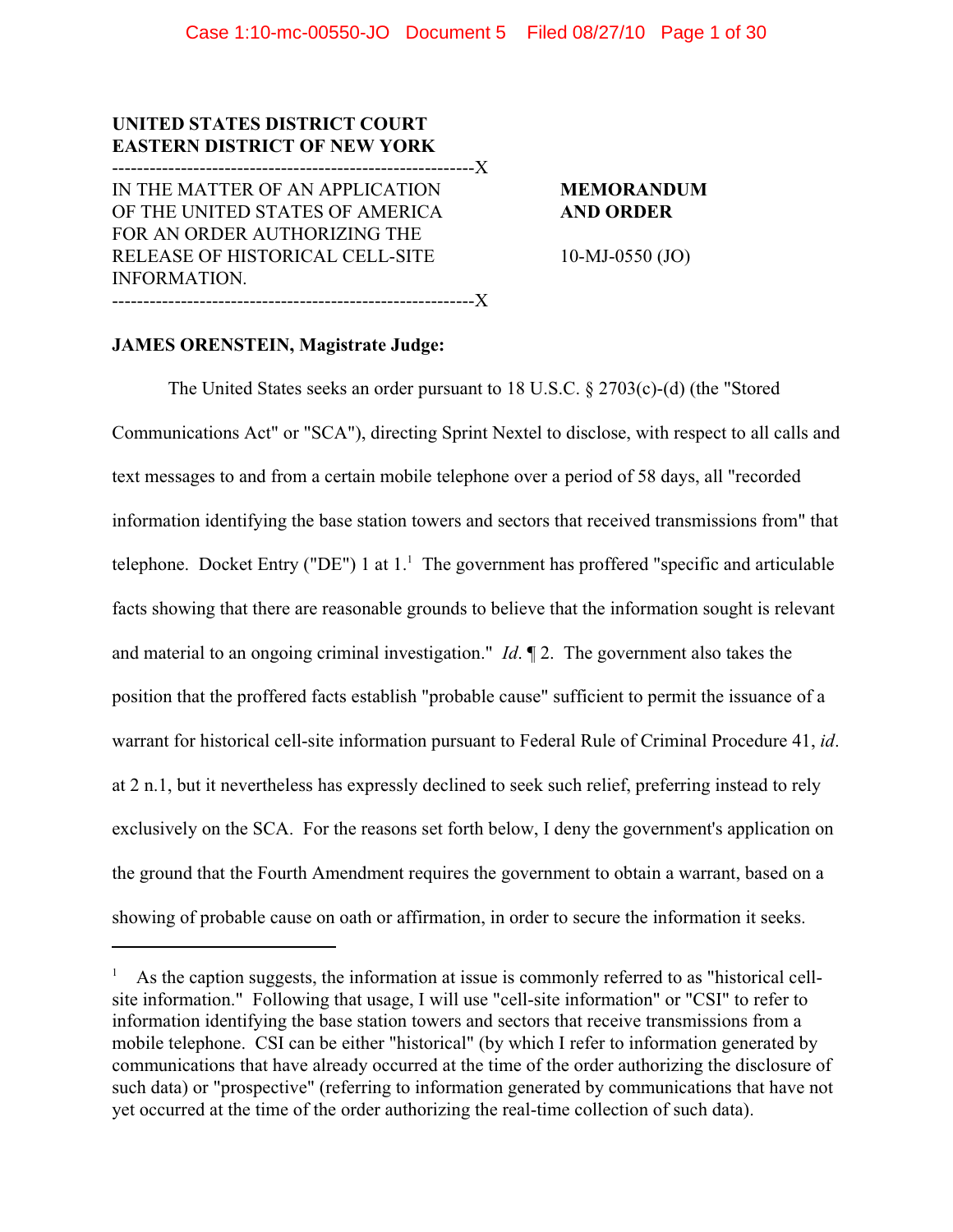## I. Background

# A. The Instant Application

On August 16, 2010, the government submitted an *ex parte* application for historical CSI for the period from May 1 through June 27, 2010, for a telephone issued by service provider Sprint Nextel to a subscriber named Edwin Espinosa ("Espinosa"), but actually used by the target of a continuing criminal investigation named Tyshawn Augustus ("Augustus"). Application at 1 & ¶¶ 3-4. The application relied exclusively on the SCA as authority for the requested relief, and purported to do no more than proffer "specific and articulable facts showing that there are reasonable grounds to believe that the information sought is relevant and material to an ongoing criminal investigation." Application ¶ 2 (citing 18 U.S.C. § 2703(d)). After I expressed concern to the applicant that recent case law, as discussed below, might instead require a showing of probable cause to satisfy the Fourth Amendment, the government submitted a revised application that differed from its predecessor only by including the following disclaimer: "Although not required, the government submits that the facts set forth herein provide ... probable cause." DE 1 (revised Application)  $\P$  2 n.1.<sup>2</sup>

The government's assertion did not alleviate my concern. Even assuming that the facts proffered in the revised Application sufficed to establish probable cause, those facts could not simply be proffered but would instead have to be established by means of an affidavit or affirmation. *See* U.S. Const. Amend. IV ("no Warrants shall issue, but upon probable cause,

 $2\degree$  The original Application has not yet been filed on the docket. The government filed its revised Application on the electronic docket after I determined that I would need to reflect on the request. In doing so, it did not seek to file its revised Application under seal, and is apparently content to have its details made public, in part because, as the document reveals, Augustus is already in custody. *See id*. ¶¶ 13-14.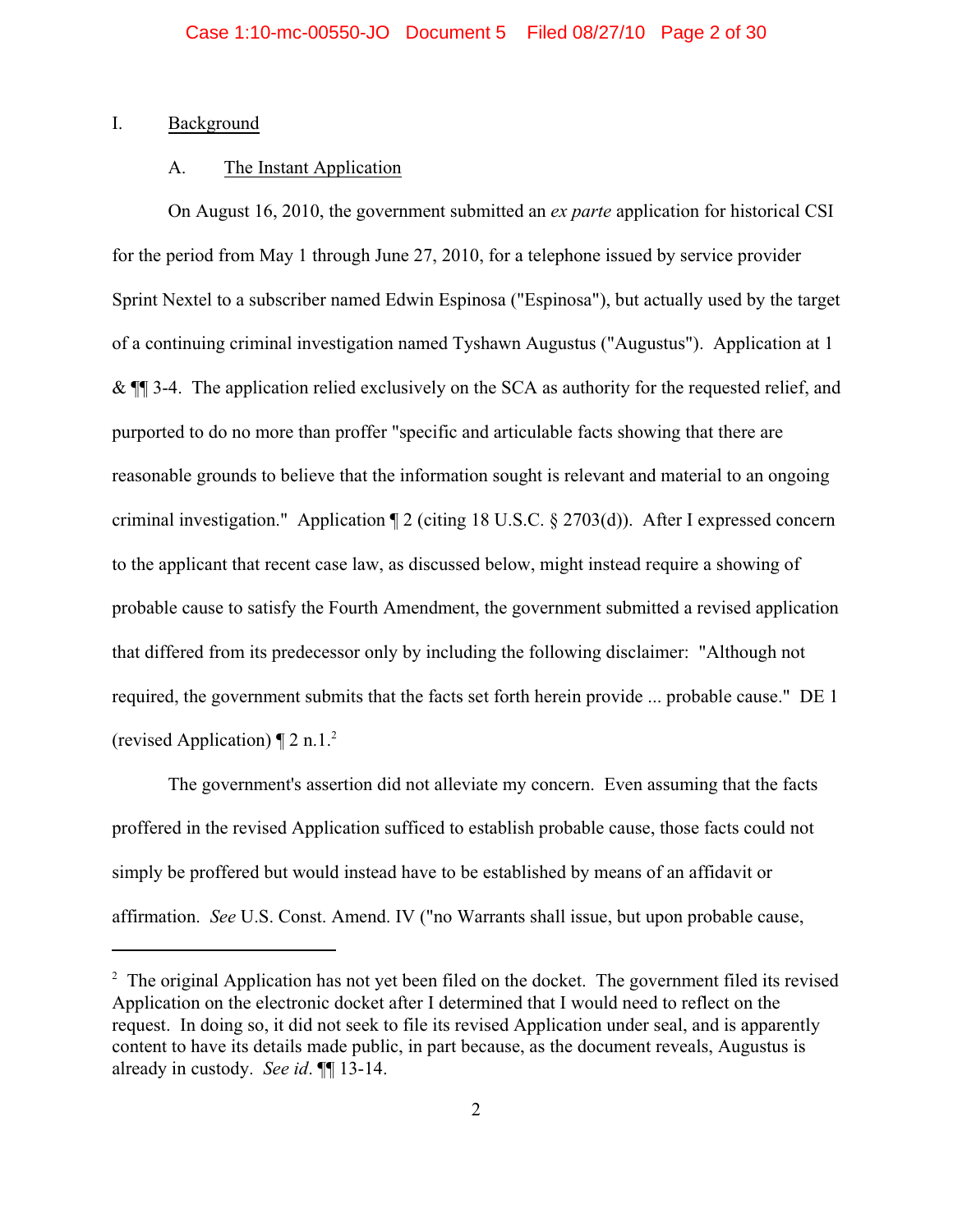# Case 1:10-mc-00550-JO Document 5 Filed 08/27/10 Page 3 of 30

supported by Oath or affirmation"). I so informed the applicant and invited him to cure that defect. After consulting with his colleagues in the United States Attorney's Office, the applicant informed me that the government preferred to rely exclusively on the authority of the SCA. I therefore requested the government to submit a letter brief in support of its position that, notwithstanding recent case law, its request for relief is consistent with the Fourth Amendment. The government did so on August 19, 2010. DE 4 (the "Letter").<sup>3</sup>

# B. The Changing Legal Landscape

I have previously granted requests similar to the one I now deny. Notwithstanding my view that the relevant statutes require an application for *prospective* CSI to establish probable cause, *see In the Matter of an Application of the United States for an Order (1) Authorizing the Use of a Pen Register and a Trap and Trace Device and (2) Authorizing Release of Subscriber Info. And/or Cell Site Info.*, 396 F. Supp. 2d 294 (E.D.N.Y. 2005) ("*CSI: Central Islip II*"); *but* <sup>4</sup>

 $3\,$  A separate concern was that the facts proffered in the Application – as opposed to its conclusory assertions about what investigators believe – did not establish any reason to think that Augustus was using the subject telephone. The applicant told me, and has since proffered in the Letter, that a reliable confidential information had provided just such information to the New York City Police Department. *Id*. at 2 n.3. Between that assertion and those proffered in the Application, I am satisfied that probable cause exists to believe that Augustus used the subject telephone in the course of the crimes under investigation and that the historical CSI the government seeks would reveal evidence of his commission of such crimes. The only remaining impediment to granting the government the relief it seeks is therefore its unwillingness to submit the available facts in the form of an affidavit or affirmation so as to obtain a warrant pursuant to the Fourth Amendment and Federal Rule of Criminal Procedure 41 rather than pursuant to the SCA.

<sup>&</sup>lt;sup>4</sup> Because many of the decisions analyzing the issues before me have long titles that resist distinctive abbreviation, in the interest of brevity I will dispense with the full captions of such cases entirely, and cite them using the following convention: "*[type of location tracking (e.g., CSI)]: [City of issuing court]*." Where necessary to distinguish cases that would have the same title using that convention, I will append to the shorthand name of the case either the year of the decision or, if necessary to distinguish cases decided in the same year, Roman numerals.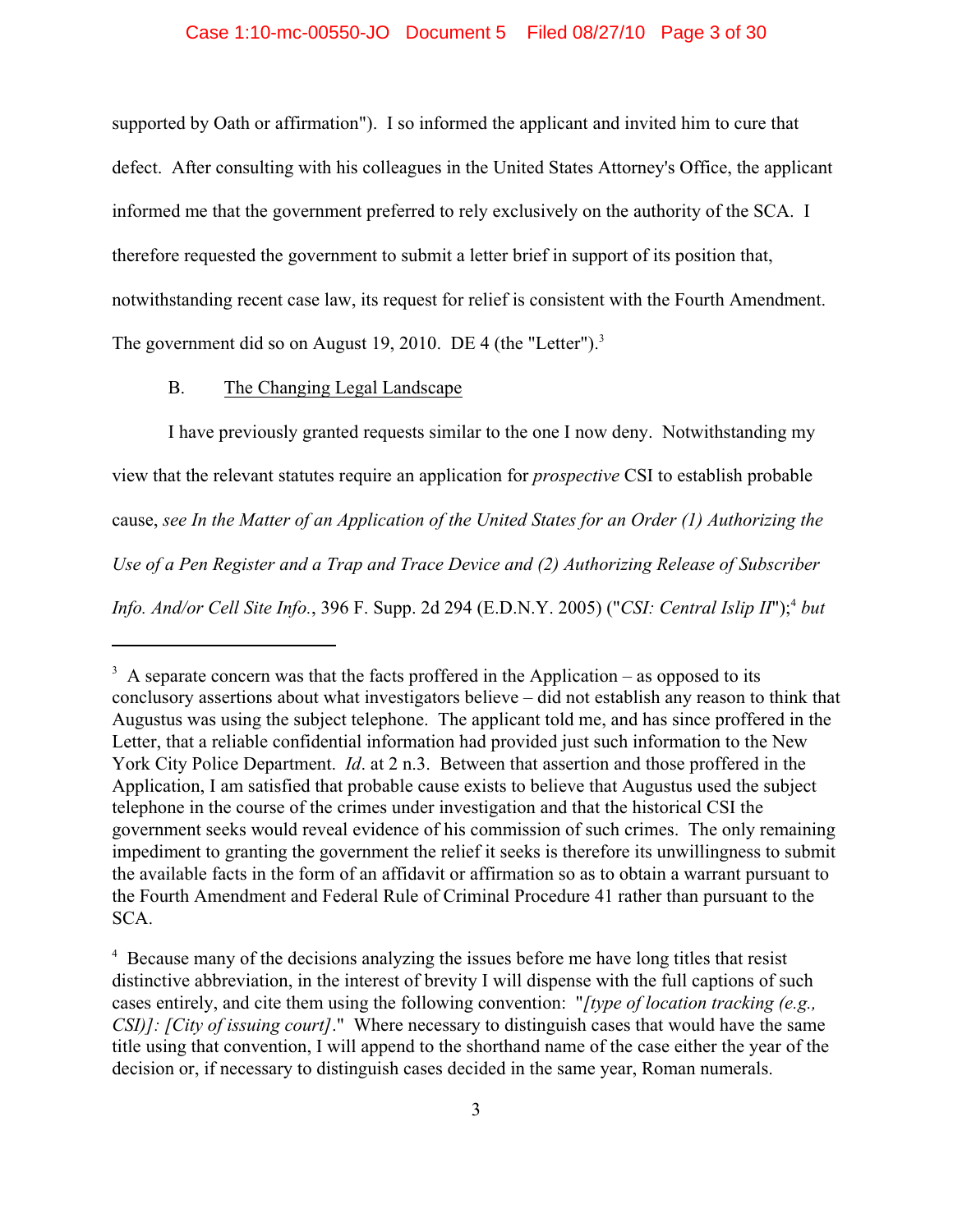*see*, *e.g.*, *CSI: Brooklyn*, 632 F. Supp. 2d 202 (E.D.N.Y. 2008); *CSI: New York*, 405 F. Supp. 2d 435 (S.D.N.Y. 2005); I have previously concluded – and continue to believe – that as a statutory matter the SCA permits a court to issue the order the government now seeks without a showing of probable cause. *See CSI: Central Islip II*, 396 F. Supp. 2d at 397 n.10 (citing *CSI: Houston (2005)*, 396 F. Supp. 2d 747, 759 n.16 (S.D. Tex. 2005)); *see also United States v. Benford*, 2010 WL 12666507 (N.D. Ind. Mar. 26, 2010); *CSI: Boston*, 509 F. Supp. 2d 76 (D. Mass. 2007) (reversing 509 F. Supp. 2d 64 (D. Mass. 2007) (decision of magistrate judge)); *United States v. Suarez-Blanca*, 2008 WL 4200156 (N.D. Ga. Apr. 21, 2008); *but see CSI: Pittsburgh*, 534 F. Supp. 2d 585 (W.D. Pa. 2008), *aff'd on motion for reconsideration by district judge*, 2008 WL 4191511 (W.D. Pa. Sept. 10, 2008) (appeal pending); *CSI: Austin,* 2010 WL 3021950 (W.D. Tex. July 29, 2010); *CSI: Fort Wayne*, 2006 WL 1876847 (N.D. Ill. July 5, 2006).<sup>5</sup>

That case law remains unsettled primarily for two reasons. First, although location tracking can sometimes provide actual evidence of a crime, in many instances the government seeks such information merely because it will lead to such evidence. *See*, *e.g.*, *CSI: Washington*, 407 F. Supp. 2d 132 (D.D.C. 2005). In addition, applications and orders for CSI often remain under seal long after any legitimate need for secrecy has dissipated. *See* Smith Hearing Testimony at 9-12. As a result, investigative targets usually lack notice of or standing to appeal decisions granting access to CSI. Second, while the government unquestionably knows when its requests are denied, and just as unquestionably has standing to seek review of such denials, it has (with one exception in the Third Circuit) steadfastly chosen to avoid seeking such review.

The result, in this circuit and others, has been an unpredictable legal regime in which an individual's right to privacy waxes and wanes based on the fortuity of the location in which an

 $<sup>5</sup>$  As the foregoing citations suggest, the case law is unsettled on a variety of substantive and</sup> procedural issues relating to the use of location tracking as an investigative technique. *See generally*, *Hearing on Elec. Commc'ns Privacy Act Reform & the Revolution in Location Based Techs. & Servs. Before the Subcomm. on the Constitution, Civil Rights, and Civil Liberties, S. Comm. on the Judiciary*, 111th Cong. (statement of Stephen Wm. Smith, U.S. Mag. J., at 3-7 & n.14) (June 24, 2010), *available at* http://judiciary.house.gov/hearings/pdf/Smith100624.pdf ("Smith Hearing Testimony") (summarizing inconsistent decisions and general absence of appeals); *id*. at Ex. B (summary of decisions on various issues involving CSI).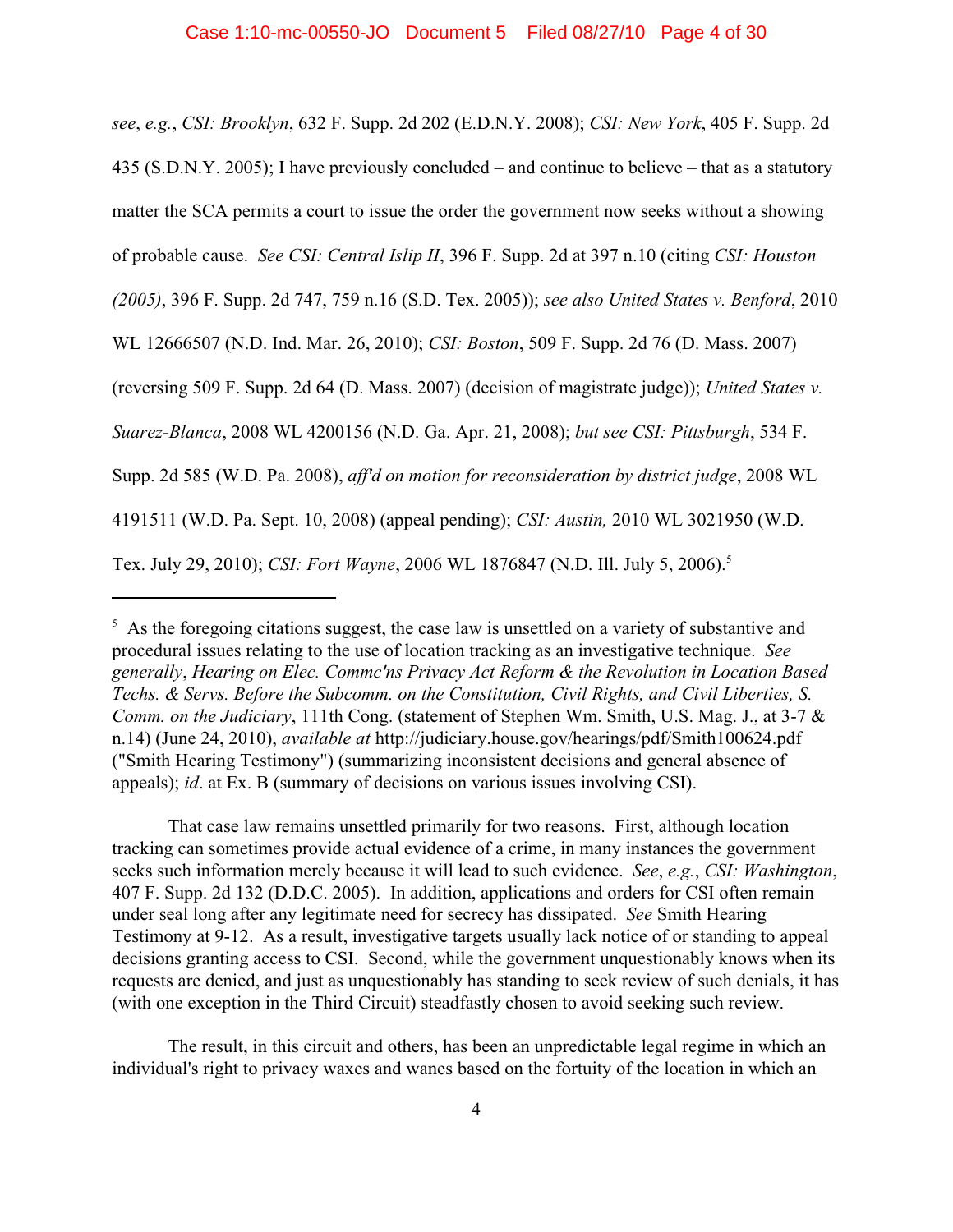# Case 1:10-mc-00550-JO Document 5 Filed 08/27/10 Page 5 of 30

Statutory authority, of course, is not sufficient if such authority purports to allow, without a showing of probable cause, a search or seizure that must be considered unreasonable under the Fourth Amendment.<sup>6</sup> I have not previously balked at issuing orders to disclose historical CSI on a showing of "specific and articulable facts" pursuant to the SCA in large part because, until now, the federal appellate courts to have addressed the issue have uniformly interpreted *United States v. Knotts*, 460 U.S. 276 (1983), to hold that location tracking outside the home is analogous to physical surveillance and therefore does not require a warrant. *See United States v. Marquez*, 605 F.3d 604 (8th Cir. 2010); *United States v. Pineda-Moreno,* 591 F.3d 1212 (9th Cir. 2010), *reh'g en banc denied*, --- F.3d ----, 2010 WL 3169573 (9th Cir. Aug. 12, 2010); *United States v. Garcia*, 474 F.3d 994 (7th Cir. 2007).

That uniformity no longer exists. The United States Court of Appeals for the District of Columbia Circuit recently reversed the conviction of a defendant on the ground that evidence obtained in violation of his rights under the Fourth Amendment had improperly, and

investigation is based and of each district court's system for assigning miscellaneous criminal duty to its judges. It is a regime in which prosecutors, rather than seeking to establish predictable legal norms, understandably "tend to gravitate toward a judge who is known to view their requests less critically." Smith Hearing Testimony at 12.

 $\delta$  I recognize that the foregoing statement is in some sense a tautology. An unreasonable search for purposes of the Fourth Amendment is one that intrudes on an expectation of privacy that society is prepared to recognize as reasonable – and legislation is plainly a vehicle for society to grant, or deny, such recognition. Accordingly, to be more precise, the federal statutes governing electronic surveillance and privacy do not *explicitly* address the circumstances in which the government may deploy location tracking technologies. *See generally CSI: Houston (2005)*, 396 F. Supp. 2d at 761-65 (reviewing statutory scheme and analyzing government's claim that authority for warrantless collection of prospective CSI arises from the interaction of several statutory provisions enacted over a period of 26 years). Thus, whatever the best reading of the SCA, it is manifest that Congress did not purport in enacting that law to definitively accept or reject the reasonableness of any particular expectation of privacy with respect to location tracking – and that therefore the statute is not immune to Fourth Amendment scrutiny.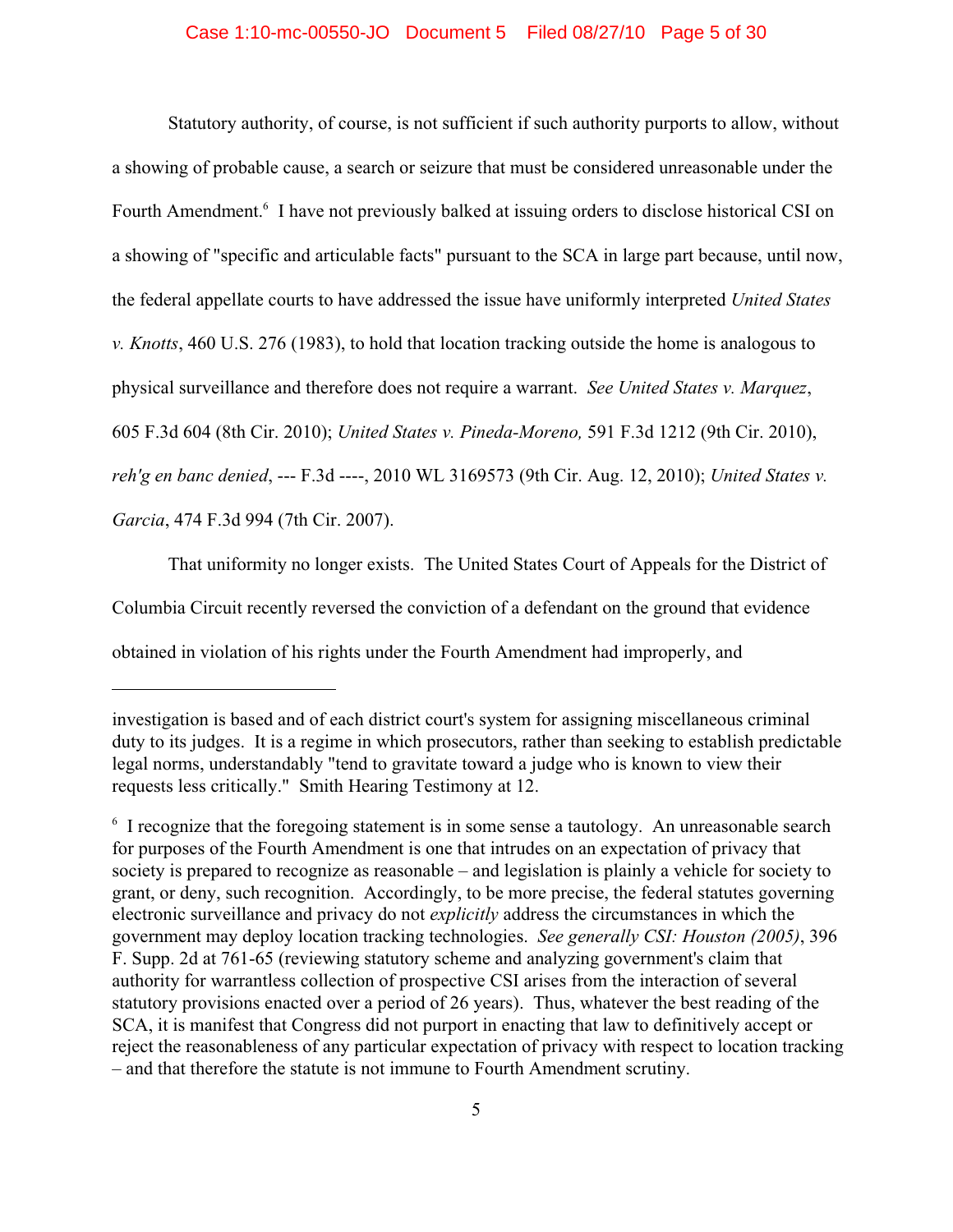## Case 1:10-mc-00550-JO Document 5 Filed 08/27/10 Page 6 of 30

prejudicially, been admitted at trial. The investigating agents obtained such evidence by surreptitiously, and without a valid warrant, installing on the defendant's vehicle a globalpositioning-system ("GPS") device that allowed them to track the location of that vehicle continuously for a month. *See United States v. Maynard*, --- F.3d ----, 2010 WL 3063788, at \*7- \*18 (D.C. Cir. Aug. 6, 2010). In reaching its decision, the court explained in detail why it was not foreclosed by the result or the reasoning in *Knotts* – to the contrary, the court explained how the *Knotts* opinion had refrained from holding that *prolonged* warrantless location tracking was consistent with the Fourth Amendment. *See id*. at \*8-\*9; *see also Pineda-Moreno*, 2010 WL 3169573, at \*4 (Kozinski, C.J., dissenting) (similarly distinguishing *Knotts*).

The decision in *Maynard* is just one of several rulings in recent years reflecting a growing recognition, at least in some courts, that technology has progressed to the point where a person who wishes to partake in the social, cultural, and political affairs of our society has no realistic choice but to expose to others, if not to the public as a whole, a broad range of conduct and communications that would previously have been deemed unquestionably private. *See Maynard*, 2010 WL 3063788, at \*13 & n.\*, \*15 (noting that pattern of movements over prolonged period, including to places such as church or doctor's office, reveals "intimate portrait" of subject's life and that cost and effort to deploy and continue using GPS surveillance is insignificant, and concluding that "the advent of GPS technology has occasioned a heretofore unknown type of intrusion into an ordinarily and hitherto private enclave"); *Warshak v. United States*, 490 F.3d 455, 473 (6th Cir. 2007) (holding that an individual's reasonable expectation of privacy in the content of email communications is not vitiated by an understanding that the third-party service provider will maintain independent access to them, noting that electronic communication "is as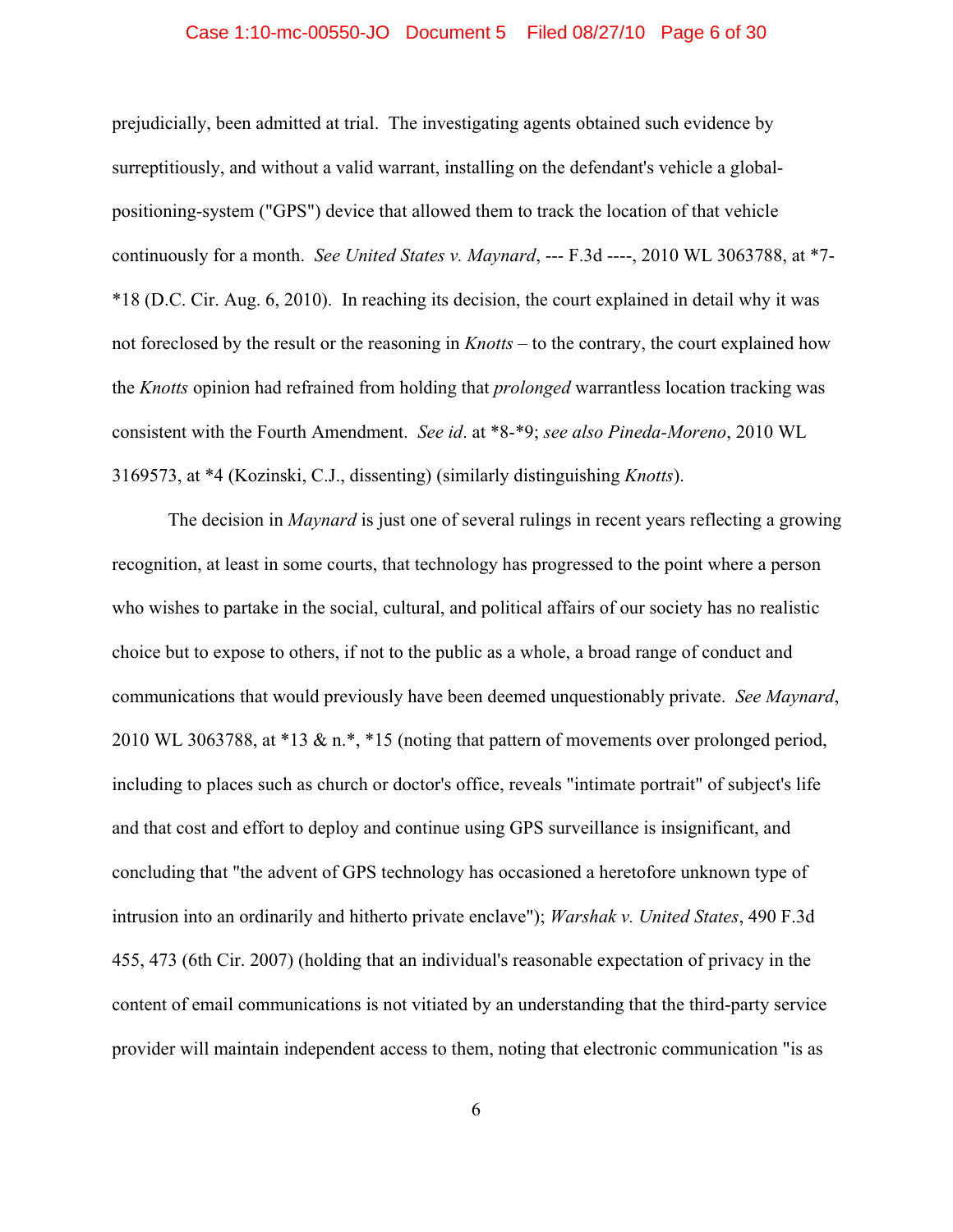#### Case 1:10-mc-00550-JO Document 5 Filed 08/27/10 Page 7 of 30

important to Fourth Amendment principles today as protecting telephone conversations has been in the past"), *vacated en banc on other grounds*, 532 F.3d 521 (6th Cir. 2008); *CSI: Pittsburgh*, 534 F. Supp. 2d at 610-16 (concluding that interpreting the SCA to allow disclosure of historical CSI without a showing of probable cause renders the statute constitutionally suspect); *see also Pineda-Moreno,* 2010 WL 3169573, at \*7 (Kozinski, C.J., dissenting) ("There is something creepy and un-American about such clandestine and underhanded [continuous surveillance].... Some day, soon, we may wake up and find we're living in Oceania.").

As a result of such decisions, I believe that magistrate judges presented with *ex parte* requests for authority to deploy various forms of warrantless location-tracking must carefully reexamine the constitutionality of such investigative techniques, and that it is no longer enough to dismiss the need for such analysis by relying on cases such as *Knotts* or, as discussed below, *Smith v. Maryland*, 442 U.S. 735 (1979) (holding that telephone users have no expectation of privacy in dialed telephone numbers because they voluntarily expose such information to the service provider).<sup>7</sup> For the reasons discussed below, I now conclude that the Fourth Amendment prohibits as an unreasonable search and seizure the order the government now seeks in the absence of a showing of "probable cause, supported by Oath or affirmation[.]" U.S. Const. Amend. IV.

<sup>&</sup>lt;sup>7</sup> The circuit court decisions considering the application of *Knotts* to modern location-tracking technology all involved the remote surveillance of an investigative subject's location by means of a GPS tracking device surreptitiously placed on the subject's vehicle. As far as I am aware, no circuit court has yet addressed the constitutional issue in the context of any form of location tracking of a subject's mobile telephone. Such a case is currently pending in Third Circuit as a result of the government's appeal of the district court's affirmance of the magistrate judge's decision in *CSI: Pittsburgh*.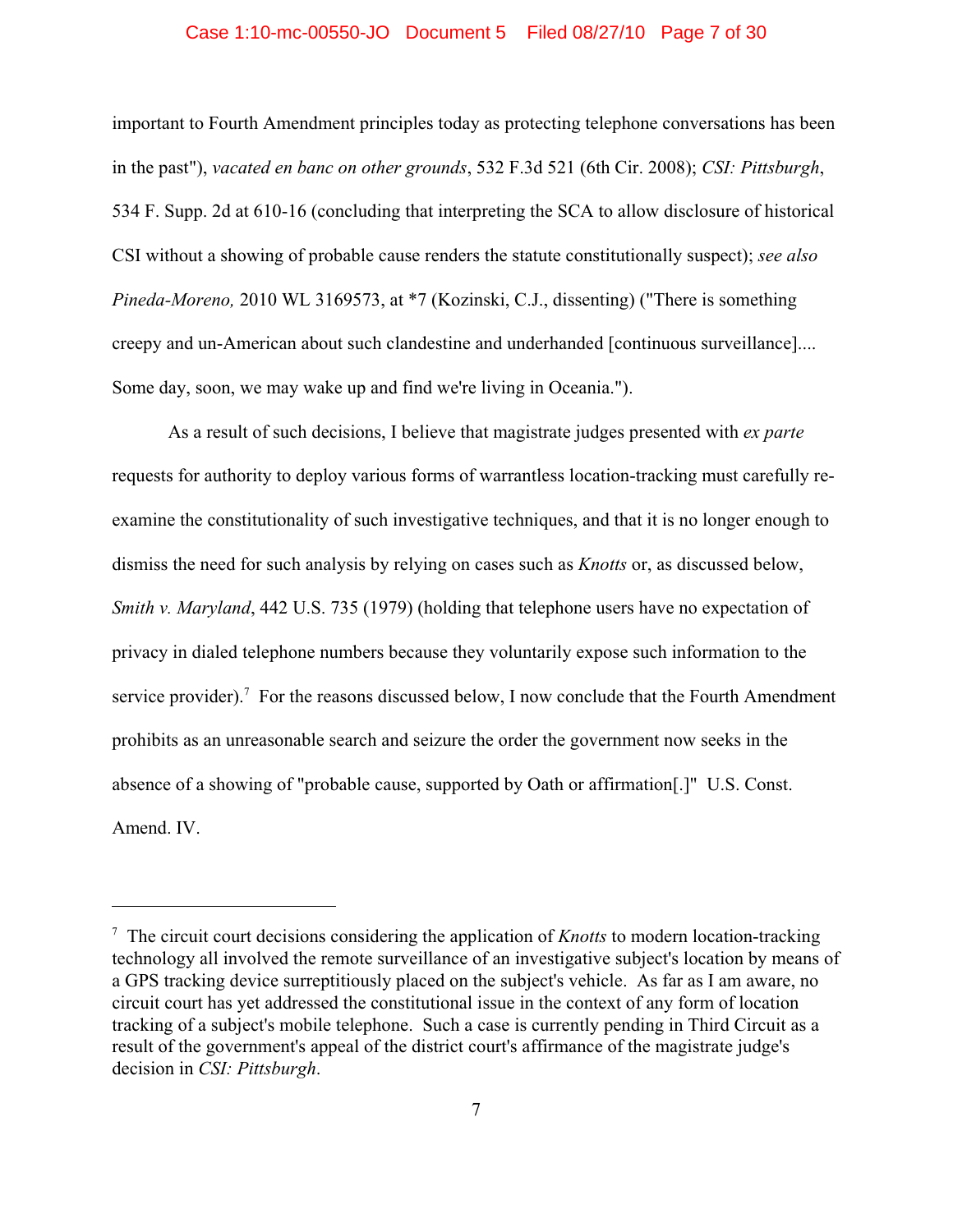#### II. Discussion

# A. *Maynard*: The "Intimate Picture" Rationale

The *Maynard* court, in holding that warrantless GPS tracking over the course of a month constituted a search, acknowledged that the federal appellate courts in three sister circuits had reached a contrary conclusion under the Supreme Court's decision in *Knotts*. *Id.* at \*9 (citing *Marquez*, 605 F.3d 604; *Pineda-Moreno,* 591 F.3d 1212, *reh'g en banc denied* --- F.3d ----, 2010 WL 3169573; *Garcia*, 474 F.3d 994). In *Knotts*, the police had used a "beeper" (a form of transmitter) to track a vehicle's progress as it moved from one place to a destination approximately 100 miles away. *Knotts*, 460 U.S. at 277. The Supreme Court held that there had been no search because the subject, driving on public roads, "voluntarily conveyed to anyone who wanted to look" his progress and route, so he could not reasonably expect privacy in "the fact of his final destination." *Id.* at 281-82.

While the appellate courts in *Marquez*, *Pineda-Moreno*, and *Garcia* all held that *Knotts* compelled the finding that prolonged GPS surveillance was not a search, the *Maynard* court disagreed. It persuasively explained that the Court in *Knotts* "explicitly distinguished between the limited information discovered by use of [a] beeper – movements during a discrete journey – and more comprehensive or sustained monitoring of the sort at issue in [*Maynard*]." 2010 WL 3063788, at \*8 (citing *Knotts*, 460 U.S. at 283-85). As the *Maynard* court demonstrated, the other cases involving GPS tracking had all rested on the mistaken understanding that *Knotts* reserved judgment only as to "whether 'wholesale' or 'mass' electronic surveillance of many individuals requires a warrant," and that, to the contrary, "the Court actually reserved the issue of *prolonged* surveillance." *Id.* (emphasis added). In particular, the *Knotts* Court rejected the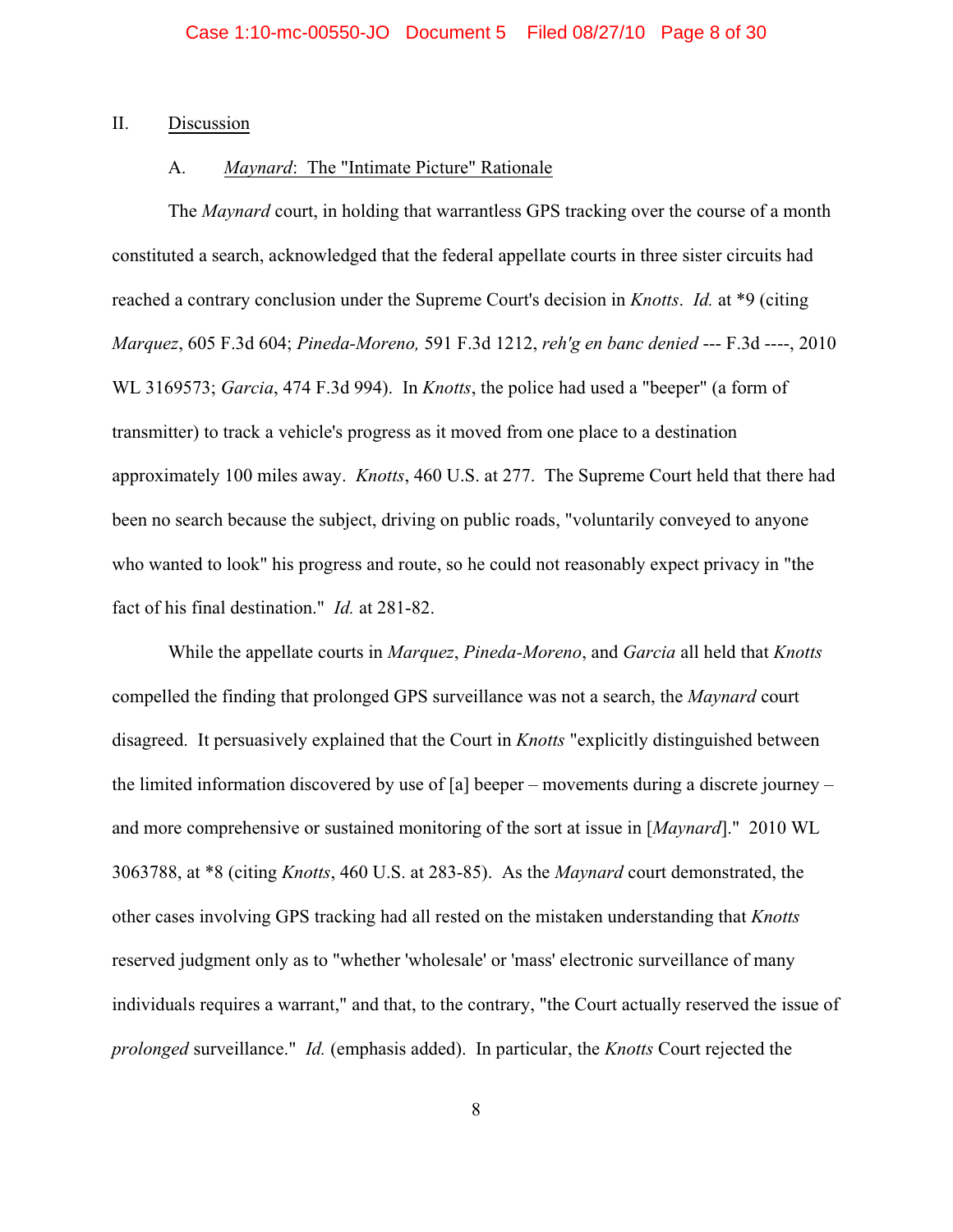# Case 1:10-mc-00550-JO Document 5 Filed 08/27/10 Page 9 of 30

respondent's concern that its decision would necessarily lead to the possibility of "twenty-four hour surveillance of any citizen of this country ... without judicial knowledge or supervision. 460 U.S. at 283 (internal quotation marks omitted). To the contrary, the Court wrote that "if such dragnet type law enforcement practices ... should eventually occur, there will be time enough then to determine whether different constitutional principles may be applicable." *Id.* at 284.

Having established that *Knotts* did not compel it to reject the defendant's Fourth Amendment claim, the *Maynard* court proceeded to analyze whether the defendant had an expectation of privacy in the pattern of his movements over time that society recognizes as reasonable. 2010 WL 3063788, at \*10 (citing *Kyllo v. United States*, 533 U.S. 27 (2001) (citing test from *Katz v. United States*, 389 U.S. 347 (1967)). The court noted that the Supreme Court's application of *Katz* precluded there being any reasonable expectation of privacy in information that was knowingly exposed to the public, but it explained that "[i]n considering whether something is 'exposed' to the public as that term was used in *Katz* we ask not what another person can physically and may lawfully do but rather what a reasonable person expects another might actually do." *Id.* Applying that principle, the court wrote,

[W]e hold that the whole of a person's movements over the course of a month is not actually exposed to the public because the likelihood a stranger would observe all those movements is not just remote, it is essentially nil. It is one thing for a passerby to observe or even to follow someone during a single journey as he goes to the market or returns home from work. It is another thing entirely for that stranger to pick up the scent again the next day and the day after that, week in and week out, dogging his prey until he has identified all the places, people, amusements, and chores that make up that person's hitherto private routine.

*Id.* at \*12.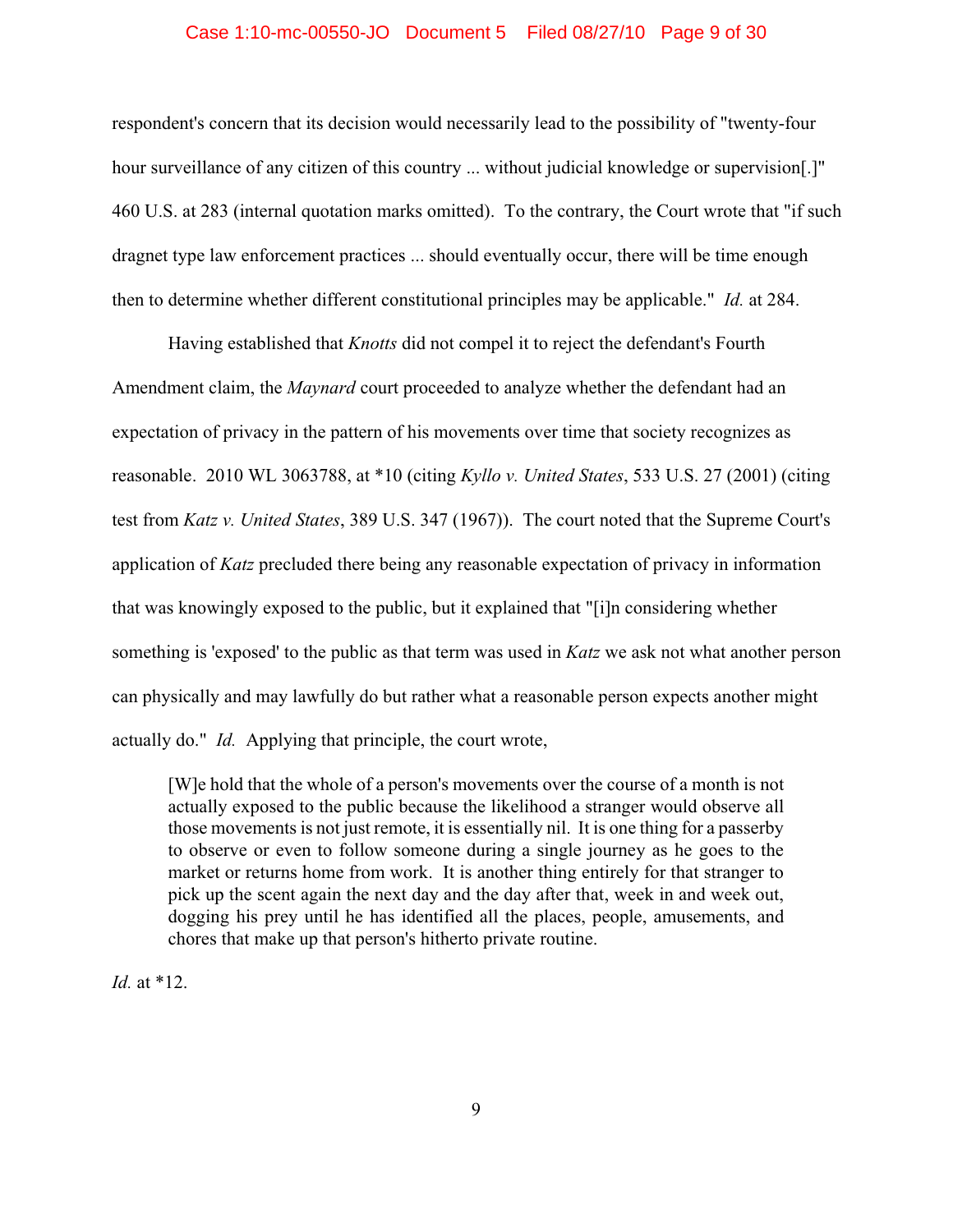### Case 1:10-mc-00550-JO Document 5 Filed 08/27/10 Page 10 of 30

The court also addressed whether the defendant had constructively exposed the pattern of his movements over the month by having conducted each individual movement in public view. *Id.* at \*12-\*14. The court found that prolonged surveillance reveals information that differs in kind, not just in degree, from the results of any short-term surveillance. For example, while a single visit to a particular location might not reveal much, a pattern of visits would reveal if a person "is a weekly church goer, a heavy drinker, a regular at the gym, an unfaithful husband, an outpatient receiving medical treatment, an associate of particular individuals or political groups – and not just one such fact about a person, but all such facts." *Id.* at \*13. Indeed, the court noted that the government had made the pattern of the defendant's movements, as opposed to any one movement, central to its case, reinforcing the distinctive quality of such a collection of data. *Id.* at \*13 n.\*. The court found that "[a] reasonable person does not expect anyone to monitor and retain a record of every time he drives his car, including his origin, route, destination, and each place he stops and how long he stays there; rather, he expects each of those movements to remain disconnected and anonymous." *Id.* at \*14 (internal quotation marks omitted). Thus, the court found no constructive exposure of the pattern of movements.

Reasoning that prolonged GPS monitoring of a person's car travels reveals a picture of his life so intimate that he expects no one except perhaps his spouse to have it, the court held that the defendant's expectation of privacy in such information was reasonable. *Id.* at \*14; *see also id.* at \*15 (collecting, as indicative albeit non-conclusive evidence of societal understandings, statutes from eight states that impose penalties for use of electronic tracking devices and expressly exclude evidence produced by such devices unless obtained by police pursuant to warrant).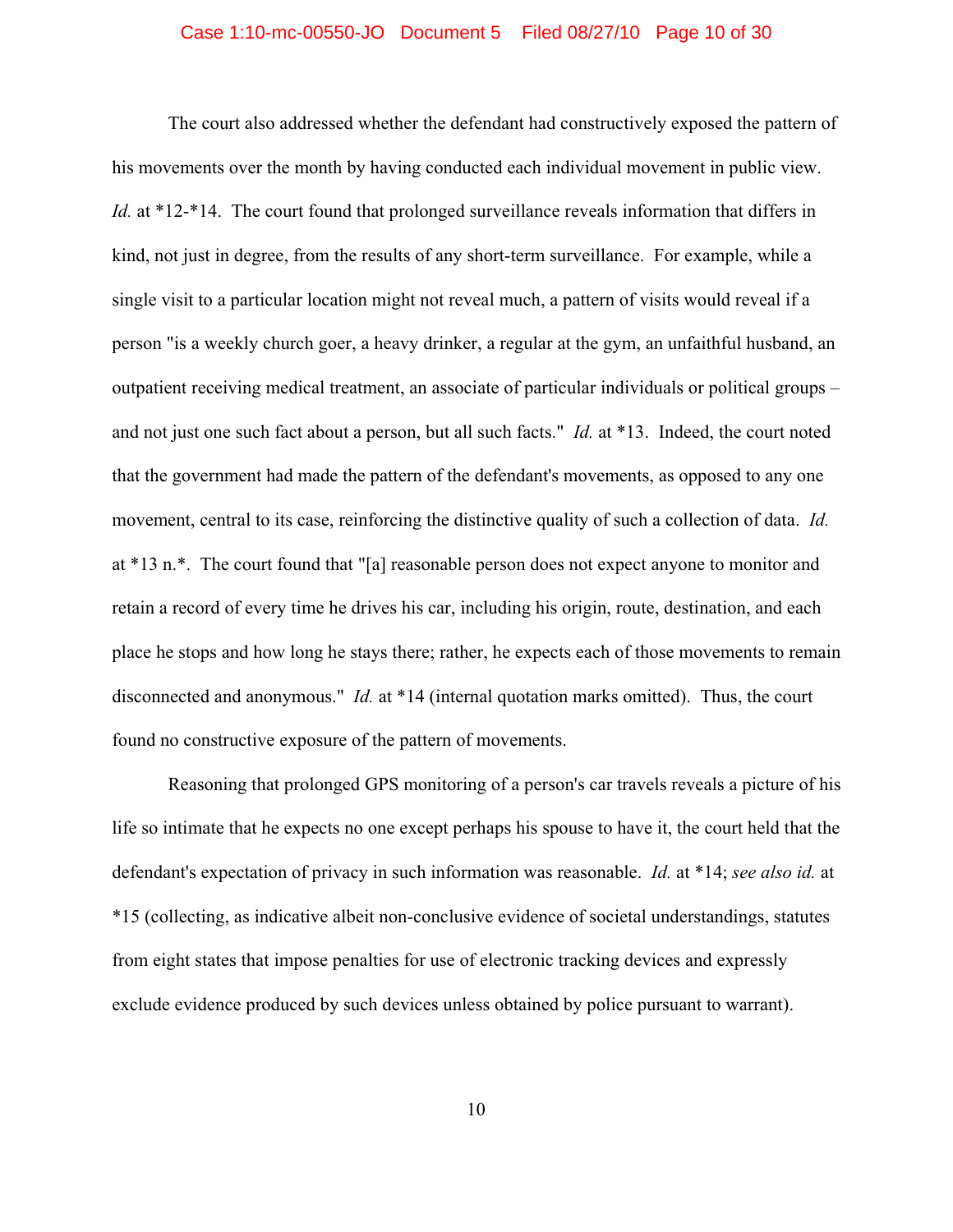## Case 1:10-mc-00550-JO Document 5 Filed 08/27/10 Page 11 of 30

I find the opinion in *Maynard* persuasive, both with respect to its demonstration that *Knotts* is not dispositive on the issue of prolonged location tracking, and with respect to its analysis of the privacy interest at stake when the government uses technological means to accomplish the kind of prolonged, continuous, and detailed surveillance that would otherwise be impossible.<sup>8</sup> I therefore proceed to consider whether the *Maynard* court's reasoning applies with equal force in the circumstances of this case.

There are four primary factual differences between the real-time GPS vehicle tracking at issue in *Maynard* and the instant application for access to historical CSI records of a mobile telephone. First, in *Maynard* the government tracked the defendant's movements in real time; here, they seek information about Augustus's past movements. Second, the investigation in *Maynard* involved surveillance rather than disclosure: agents tracked their subject, albeit remotely, by means of technology in their own hands; here, by contrast, the government seeks only access to records created and maintained by a third-party service provider. Third, the GPS technology used in *Maynard* allowed for greater precision than the CSI requested here – a distinction that is heightened by the fact that the government anticipates obtaining only "single

<sup>&</sup>lt;sup>8</sup> The government asserts that it views *Maynard* as "wrongly decided[,]" Letter at 5 n.5, but does not explain why. In lieu of argument on that point, it invites me to "*[s]ee generally United States v. Jesus-Nunez*, 2010 WL 2991229 (M.D. Pa. July 27, 2010) (denying motion to suppress GPS data)." Letter at 5 n.5. The citation to a district court decision issued in before the circuit court's ruling in *Maynard* plainly provides no basis for viewing the latter as incorrect. Moreover, the opinion in *Jesus-Nunez* proceeds from an assumption that *Maynard* conclusively demonstrates to be simply false when it begins its analysis with the observation that "Defendant candidly admits the applicability of" *Knotts*. 2010 WL 2991229, at \*2. Neither the district court in *Jesus-Nunez*, nor the government here, makes any effort to explain why *Knotts* should affect the analysis of an issue it explicitly avoided discussing – namely, the Fourth Amendment implications of using technology to accomplish the *continuous* tracking of a person's movements. At any rate, the government allows that I "need not evaluate *Maynard* on its own merits ... to rule on this application." Letter at 5 n.5.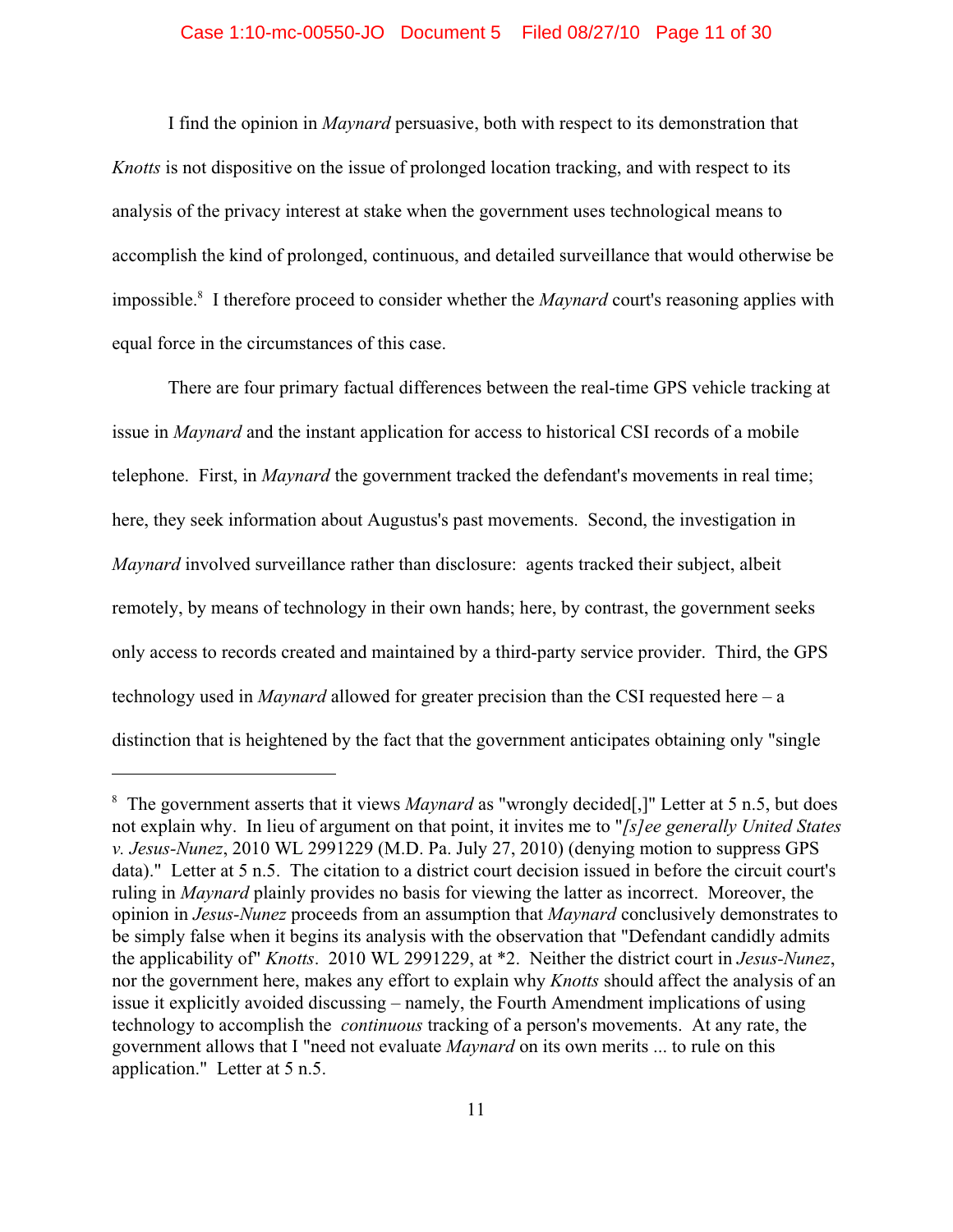## Case 1:10-mc-00550-JO Document 5 Filed 08/27/10 Page 12 of 30

tower" CSI (as opposed to "multiple tower" CSI that permits triangulation). Fourth, the investigators in *Maynard* tracked their subject by locating his car; here, by contrast, the agents seek to learn about their subject's movements by obtaining information about the location of his mobile telephone. I address each difference in turn, as well as certain additional distinctions that the government proffers in support of its application. As explained below, I conclude – albeit with no small amount of hesitation – that none of those differences renders *Maynard* inapposite.

# B. The Difference Between Historical And Prospective Location Tracking

The government first tries to distinguish *Maynard* on the ground that in the latter case, "law enforcement officers caused data to be created that would not otherwise have existed. By contrast, in this case the government seeks access to data that a third party already created, collected and maintained in the ordinary course of its business." Letter at 4; *see also id*. (noting, in the course of a separate argument, that the requested CSI "is being sought only retrospectively"). To the extent this argument focuses on the temporal difference between prospective and historical location tracking, I am unpersuaded.<sup>9</sup>

The fact that the government seeks information that has already been created says nothing about whether its creator has a reasonable expectation of privacy in that information. If a law enforcement agent wants to read an individual's diary, there can be no question that the government thereby "seeks access to data that [was] already created, collected and maintained[.]"

<sup>&</sup>lt;sup>9</sup> To the extent the argument rests on the difference between obtaining information directly from the investigative subject via some form of surveillance and obtaining it from a third party with whom the subject has shared it, the argument rests on firmer ground. I address, and ultimately reject, that aspect of the argument in the next section of this discussion.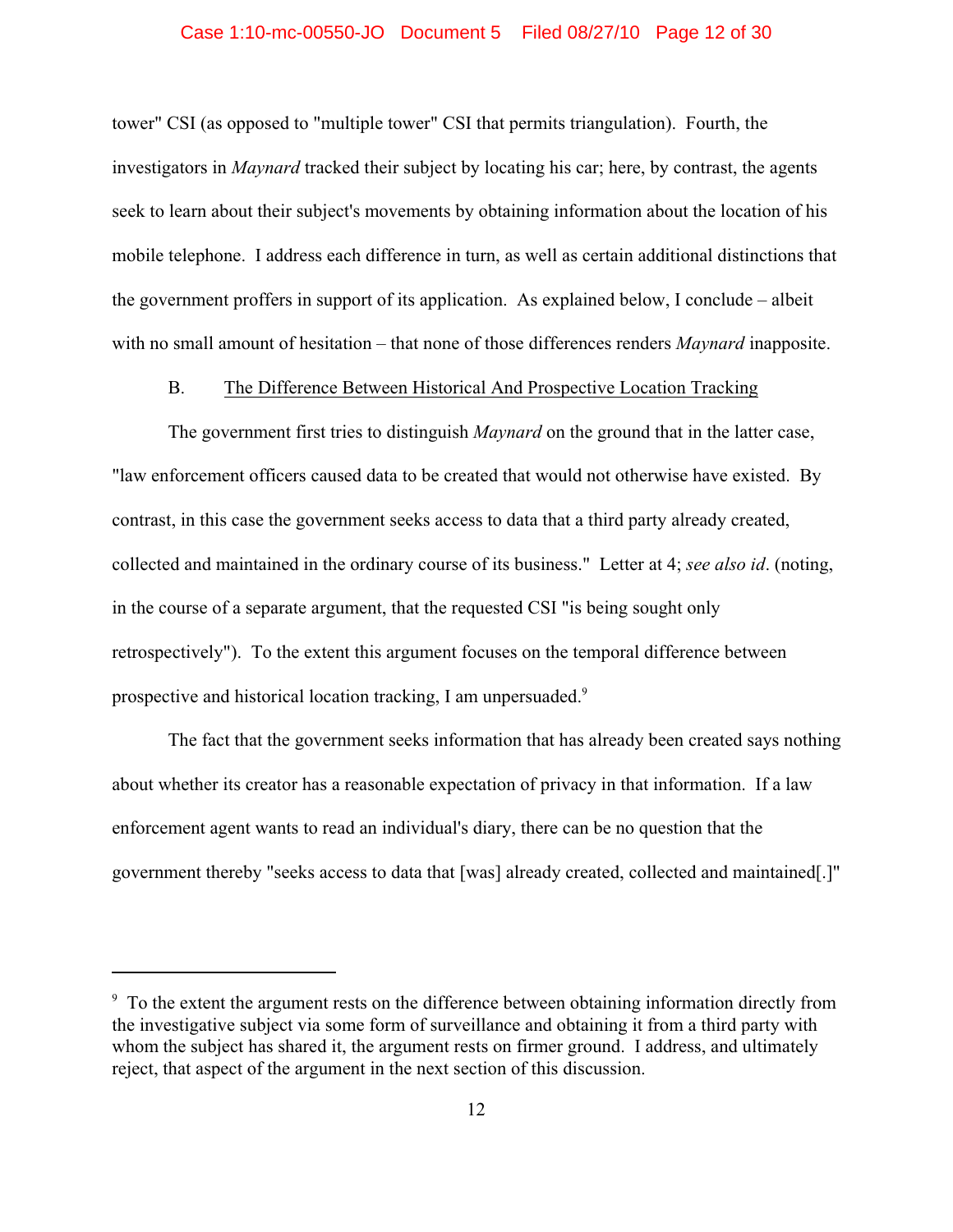## Case 1:10-mc-00550-JO Document 5 Filed 08/27/10 Page 13 of 30

I nevertheless remain confident the government would agree that the diary's author enjoys a reasonable expectation of privacy in its contents.

The distinction between retrospective and prospective application may have many implications, but providing a reason to find *Maynard* inapposite is not one of them. As the government acknowledges, a critical component of the court's rationale was the fact that the warrantless surveillance at issue revealed an "intimate picture of the subject's life[.]" *Maynard*, 2010 WL 3063788, at \*13 (quoted in DE 4 at 3). The picture of Tyshawn Augustus's life the government seeks to obtain is no less intimate simply because it has already been painted.

# C. The Difference Between Surveillance And Disclosure

The government argues that a critical distinction between this case and *Maynard* is the fact that here it seeks nothing from Augustus, but instead seeks information that Augustus necessarily revealed to the mobile communication service provider when he used the subject telephone. As the government notes, "the entire collection of data the government seeks has already been 'actually exposed' to a third party: Sprint Nextel." DE 4 at 4 (quoting *Maynard*, 2010 WL 3063788, at  $*12$ <sup>10</sup> In so arguing, the government understandably relies on two

 $10$  The government does not argue that Augustus has no reasonable expectation of privacy in the subject CSI because he was using a mobile telephone subscribed to by Espinosa. That fact might serve as a complete answer to any motion by Augustus to suppress the CSI. *See*, *e.g.*, *Suarez-Blanca*, 2008 WL 4200156, at \*6-7 (collecting cases); *United States v. Skinner*, 2007 WL 1556596, at \*17 (E.D. Tenn. May 24, 2007) (noting that use of fictitious name is analogous to abandoning property, since withholding interest from society effectively repudiates any connection in item vis-a-vis society). But I do not think it obviates the issue before me, which is whether the pending request unreasonably intrudes on any person's reasonable expectation of privacy. By way of analogy, if Augustus left incriminating physical evidence in Espinosa's residence, he would lack standing to complain about the government's warrantless seizure of that evidence – but that would not mean that the government could obtain a warrant to seize such evidence from Espinosa's home without a showing of probable cause or consent.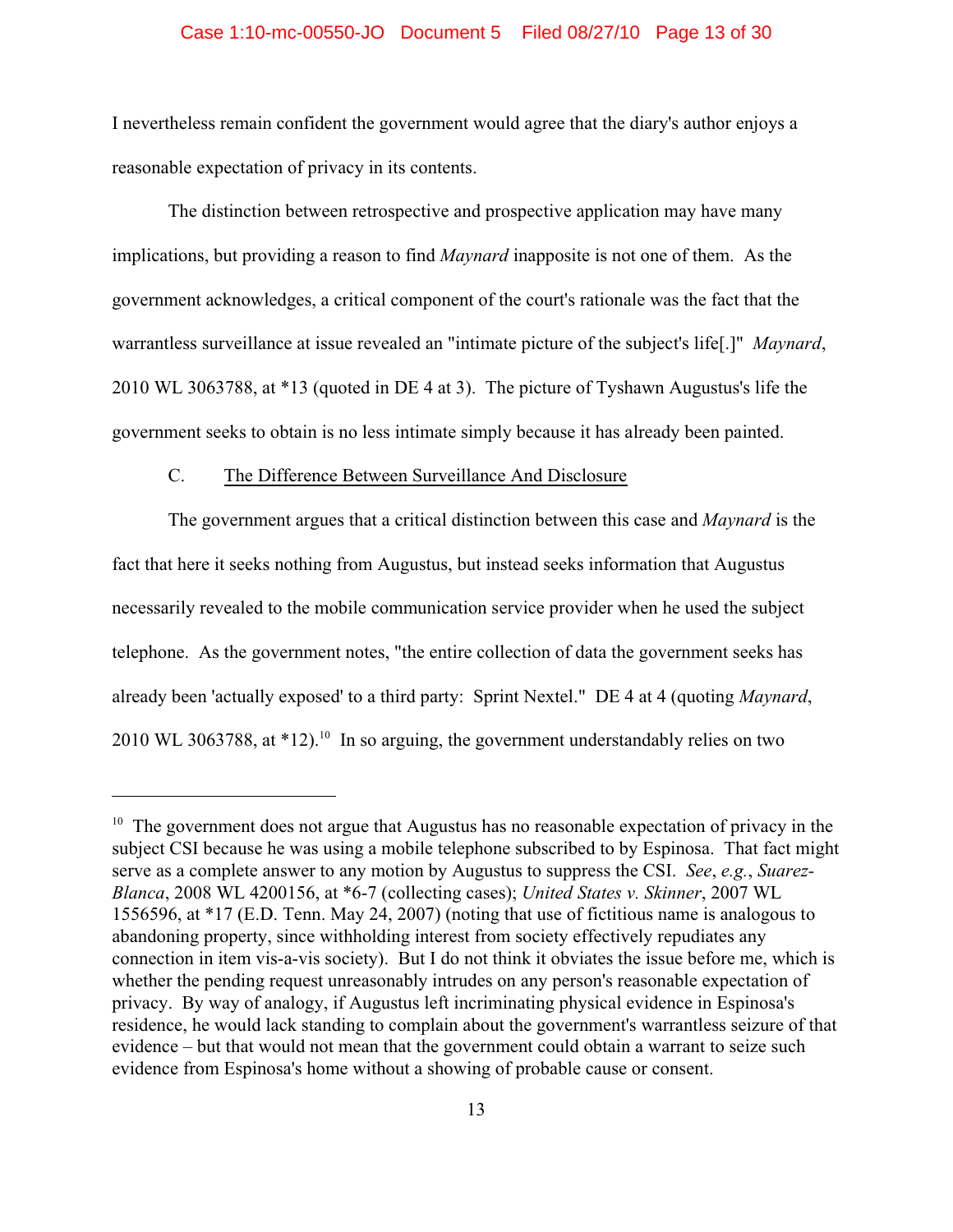#### Case 1:10-mc-00550-JO Document 5 Filed 08/27/10 Page 14 of 30

decisions by the Supreme Court. In *United States v. Miller*, 425 U.S. 435 (1976), the Court rejected a Fourth Amendment challenge to a subpoena for bank records on the ground that such documents were not the respondent's "'private papers'" but were instead "the business records of the banks" in which a customer "can assert neither ownership nor possession." *Id*. at 440 (quoted in Letter at 5 (citing also *SEC v. Jerry T. O'Brien, Inc.*, 467 U.S. 735, 743 (1984) ("when a person communicates information to a third party ... he cannot object [on the basis of the Fourth Amendment] if the third party conveys that information or records thereof to law enforcement authorities"))). Even more closely analogous, in *Smith v. Maryland*, the Court expressed doubt that any telephone user actually harbors an expectation of privacy in the numbers dialed and ruled, in any event, that such an expectation would not be reasonable because "a person has no legitimate expectation of privacy in information he voluntarily turns over to third parties." 442 U.S. at 743-44. As the Court reasoned, a telephone user "voluntarily convey[s] numerical information to the telephone company" and thereby "assume[s] the risk that the company [may] reveal to the police the numbers he dialed." *Id*. at 744 (quoted in Letter at 6-7).

*Maynard* provides no answer to such reasoning, but other equally persuasive cases do. The decision in *Warshak* explains why a person may reasonably maintain an expectation of privacy in information about herself that she knows to be held by others, and the analysis in *CSI: Houston (2005)* demonstrates why such an expectation would be particularly reasonable with respect to the location information generated by mobile telephone usage.

In *Warshak*, the government sought an order pursuant to the SCA requiring an internet service provider ("ISP") to disclose the contents of the defendant's email communications. *Warshak*, 490 F.3d at 460. The court held that the defendant had a reasonable expectation of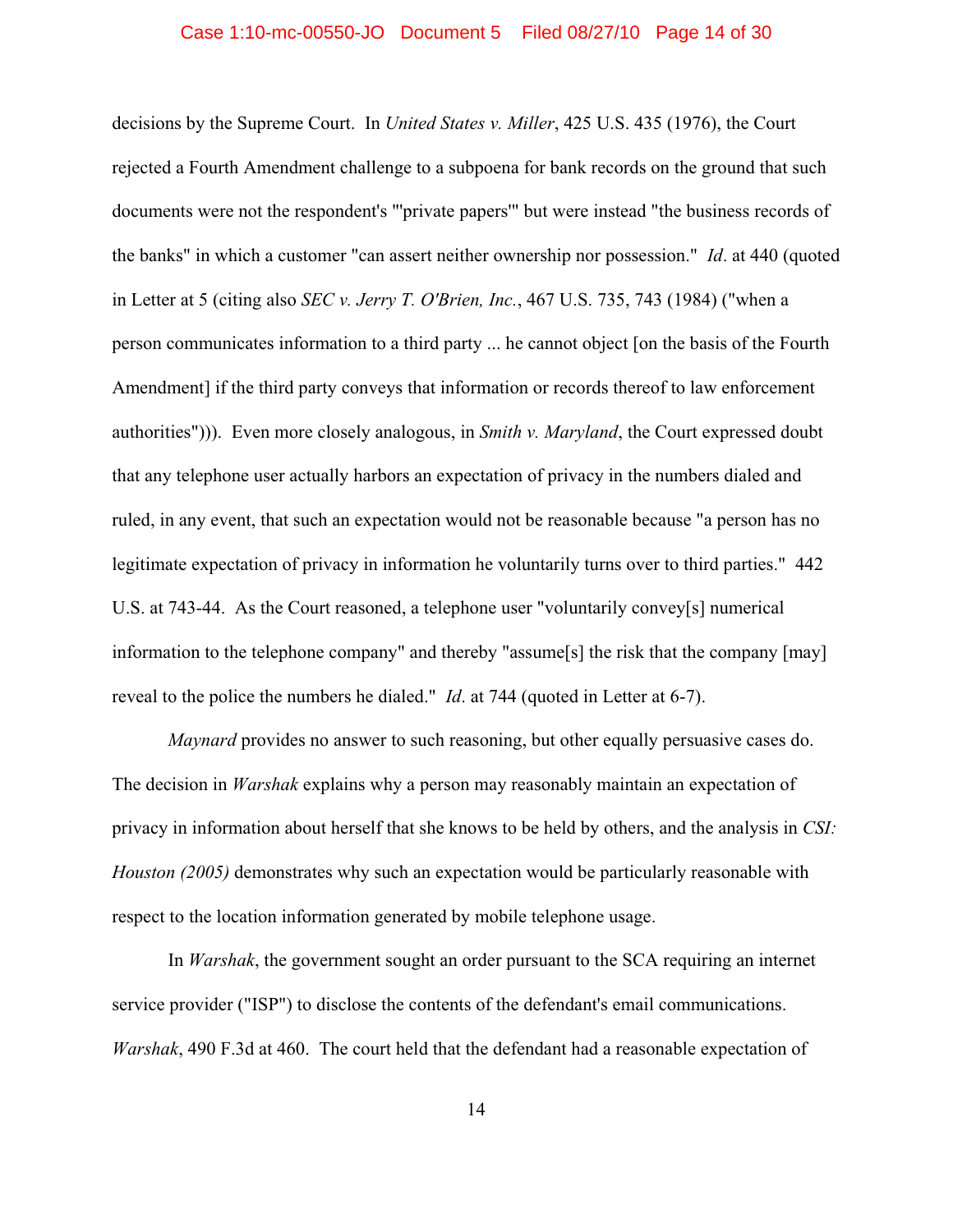#### Case 1:10-mc-00550-JO Document 5 Filed 08/27/10 Page 15 of 30

privacy in the content of his emails despite his understanding that the ISP maintained independent access to those messages. *Id*. at 473. In reaching that conclusion, the court laid the groundwork for its inquiry by summarizing *Katz,* in which the Supreme Court held that telephone surveillance that intercepted the content of conversations was a search and *Smith*, in which the Court held that use of a pen register installed at the telephone company's facility was not. *Warshak*, 490 F.3d at 470. It then found that the distinction between those cases revealed that "the reasonable expectation of privacy inquiry in the context of shared communications" necessarily turns on two questions. The first inquiry identifies the particular parties with whom the communications at issue were shared and those from whom disclosure was shielded; the second considers the precise nature of the information actually conveyed to the party from whom disclosure is sought. *Id*.

With respect to the first question, the court explained that sharing information with an intermediary that merely has the ability to access the information cannot erode all expectations of privacy. As the panel observed, courts have found reasonable expectations of privacy exist in the contents of phone conversations, letters, and safe deposit boxes, despite the fact that they are accessible to, respectively, telephone companies, the Postal Service, and banks. *Id*. As to the second question, the court explained:

Like telephone conversations, simply because the phone company or the ISP *could* access the content of e-mails and phone calls, the privacy expectation in the content of either is not diminished, because there is a societal expectation that the ISP or the phone company will not do so as a matter of course.

*Id.* at 471 (emphasis in original). The court found that, while there may be no reasonable expectation of privacy where an ISP's contract explicitly provided that email contents would be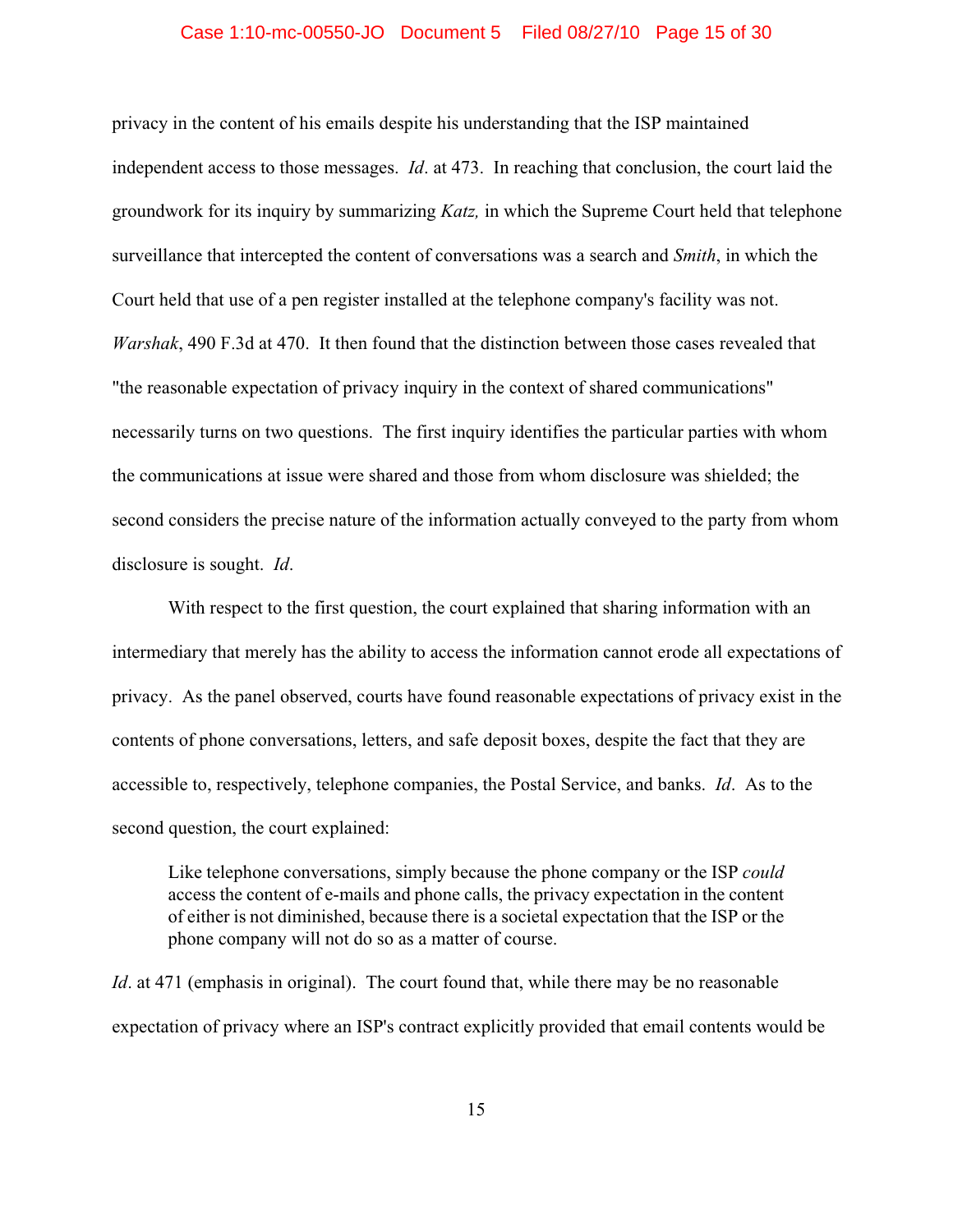## Case 1:10-mc-00550-JO Document 5 Filed 08/27/10 Page 16 of 30

regularly monitored and audited, the record before it revealed that the ISP's contract provided for access only in limited circumstances. As a result, the court found a reasonable expectation of privacy did exist. *Id.* at 473-74.<sup>11</sup> In vacating the decision on standing grounds, the en banc court reiterated this logic, noting the variety of privacy policies in ISP contracts and concluding that "[s]ome of these ... agreements could cast doubt on the validity of § 2703(d) in a given case; others might not." *Warshak*, 532 F.3d at 527.

Even if the reasoning in *Warshak* does not suggest a reason to view with skepticism the government's argument that any reasonable expectation of privacy disappears when information is held by a third-party service provider, such an argument is particularly ill-suited to the specific context of location tracking, as the court in *CSI: Houston (2005)* ably explained in rejecting essentially the same argument.

The government contends that probable cause should never be required for cell phone tracking because there is no reasonable expectation of privacy in cell site location data, analogizing such information to the telephone numbers found unprotected in *Smith v. Maryland*, 442 U.S. 735 (1979). The Sixth Circuit rejected that analogy in *United States v. Forest*, 355 F.3d 942, 951-52 (6th Cir. 2004). Unlike dialed telephone numbers, cell site data is not "voluntarily conveyed" by the user to the phone company.... [I]t is transmitted automatically during the registration process, entirely independent of the user's input, control, or knowledge. Sometimes, as in *Forest*, cell site data is triggered by law

 $11$  The court noted that automated processes the ISP might use to screen for email viruses, spam, and child pornography did not waive an expectation of privacy in the contents of messages, since the processes would not disclose the contents to any person at the ISP or elsewhere. *Id*. at 474. While I do not fully embrace that aspect of the court's reasoning – it is not obvious to me that an ISP's processes for filtering spam or child pornography would not disclose the contents of the filtered messages – my reservation on that score does not undermine the overall persuasiveness of the court's more fundamental rationale that a user of communications services can have a very reasonable expectation that the service provider's necessary access to certain otherwise private information need not expose such information to the world at large. As discussed below, thirdparty access to information may in some circumstances make it unreasonable to expect that such information will remain private, but it will not necessarily do so in all instances.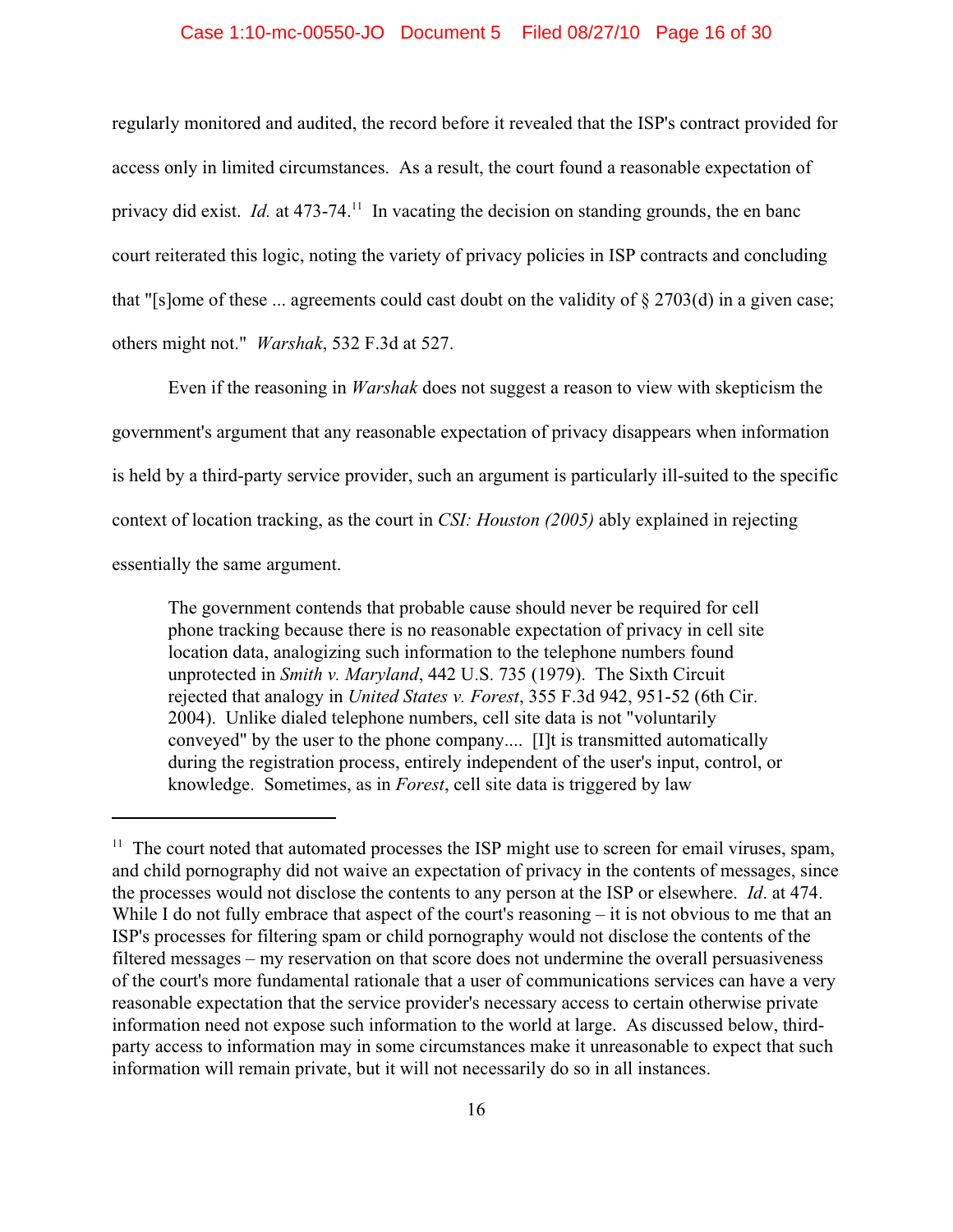enforcement's dialing of the particular number. 355 F.3d at 951. For these reasons the Sixth Circuit was persuaded that *Smith* did not extend to cell site data, but rejected the defendant's constitutional claim on the narrower ground that the surveillance took place on public highways, where there is no legitimate expectation of privacy. *Id*. at 951-52 (citing *United States v. Knotts*, 460 U.S. 276, 281 (1983)).

Further support for a recognizable privacy interest in caller location information is provided by the Wireless Communication and Public Safety Act of 1999. Pub. L. No. 106-81, § 5, 113 Stat. 1288 (Oct. 26, 1999) (codified at 47 U.S.C. § 222(f)). This legislation authorized the deployment of a nation-wide 9-1-1 emergency service for wireless phone users, called "Enhanced 9-1-1." Section 5 of the bill amended the Telecommunications Act to extend privacy protection for the call location information of cell phone users:

(f) Authority to Use Wireless Location Information.–

For purposes of subsection  $(c)(1)$  of this section, without the express prior authorization of the customer, a customer shall not be considered to have approved the use or disclosure of or access to–

(1) call location information concerning the user of a commercial mobile service (as such term is defined in section 332(d) of this title), other than in accordance with subsection (d)(4) of this section: ...

47 U.S.C. § 222(f). In other words, location information is a special class of customer information, which can only be used or disclosed in an emergency situation, absent express prior consent by the customer. Based on this statute, a cell phone user may very well have an objectively reasonable expectation of privacy in his call location information.

*CSI: Houston (2005)*, 396 F. Supp. 2d at 756-57.

The combined effect of *Warshak* and *CSI: Houston (2005)* persuades me that the

government's reliance on *Miller* and *Smith* is misplaced. Indeed, the amendment to the

Telecommunications Act mentioned in *CSI: Houston (2005)* provides an additional basis for

distinguishing such case law. *Miller* involved financial records that banks stored pursuant to the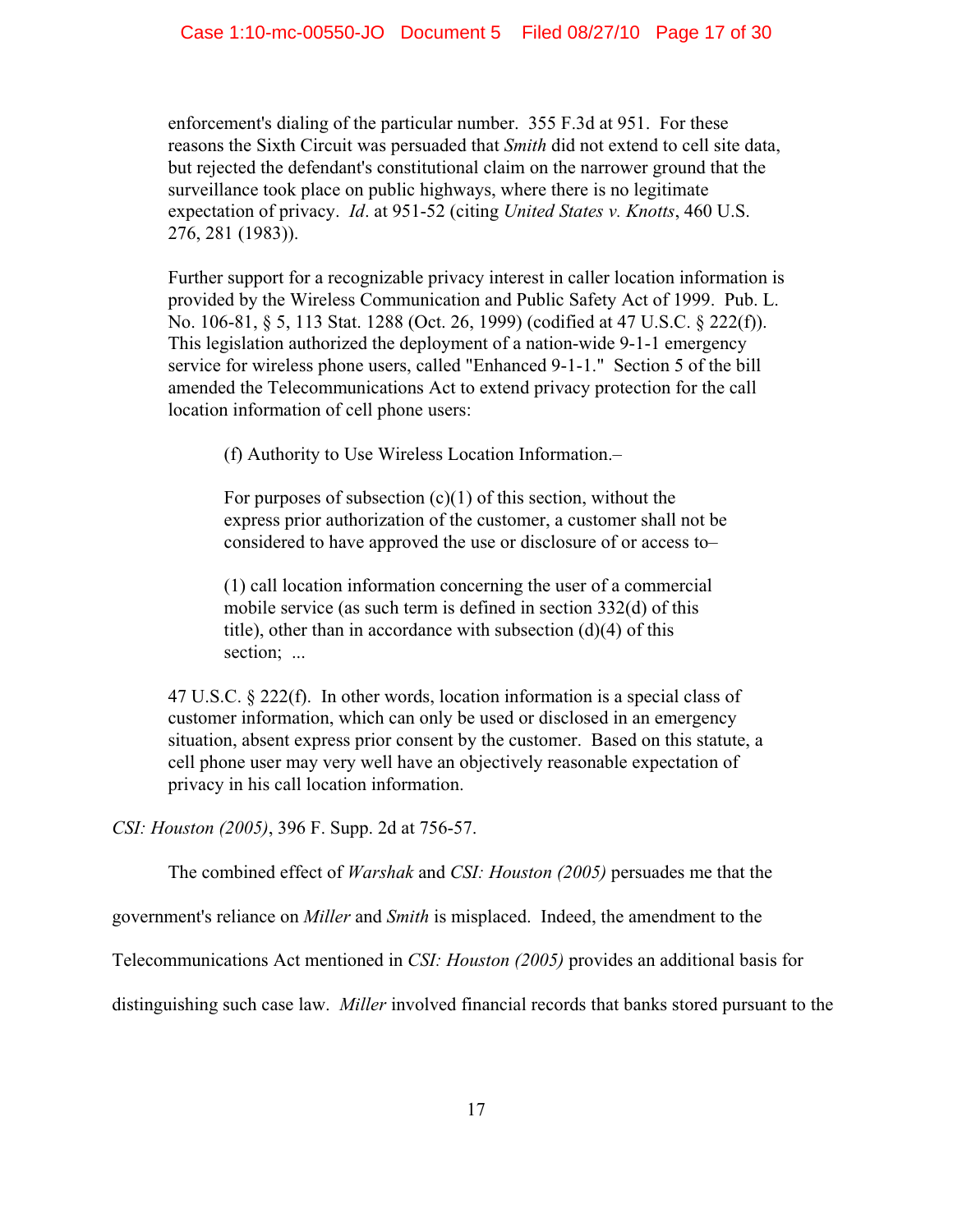# Case 1:10-mc-00550-JO Document 5 Filed 08/27/10 Page 18 of 30

Bank Secrecy Act of 1970. In holding that an expectation of privacy in such bank records was unreasonable, the Court wrote,

The lack of any legitimate expectation of privacy concerning the information kept in bank records was assumed by Congress in enacting the Bank Secrecy Act, the expressed purpose of which is to require records to be maintained because they "have a high degree of usefulness in criminal tax, and regulatory investigations and proceedings."

*Miller*, 425 U.S. at 443 (quoting 12 U.S.C. § 1829b(a)(1)). While the Bank Secrecy Act thus

expressed a legislative view that people should *not* expect to maintain privacy in financial

records conveyed to banks because of the burden such privacy rights would impose on other

important societal interests, the amendment to the Telecommunications Act does precisely the

opposite: it expresses legislative approval for the idea that a caller should expect her location

information to remain private notwithstanding the unavoidable need to share it with a third-party

service provider.<sup>12</sup>

<sup>&</sup>lt;sup>12</sup> To be sure, the Supreme Court went on to observe in *Miller* that it "has held repeatedly that the Fourth Amendment does not prohibit the obtaining of information revealed to a third party and conveyed by him to Government authorities, even if the information is revealed on the assumption that it will be used only for a limited purpose and the confidence placed in the third party will not be betrayed." 425 U.S. at 443 (citing *United States v. White*, 401 U.S. 745, 752 (1971); *Hoffa v. United States*, 385 U.S. 293, 302 (1966); *Lopez v. United States*, 373 U.S. 427 (1963)). If that passage from *Miller* means that there can never be a reasonable expectation of privacy in any form of information that, by its nature, must be shared to some extent with a third party to make it usable, then the government's position here is correct – but it is also irreconcilably at odds with the notion that the Fourth Amendment allows our society to continually develop and refine its definition of the privacy claims it wishes to endorse. If an explicit declaration by the national legislature that disclosing one's location information to a service provider should not be deemed to serve as consent for further dissemination of such information, it is difficult to see how our society can effectively implement a consensus to recognize as legitimate an expectation of privacy in any form of information that must be shared among private parties to be usable.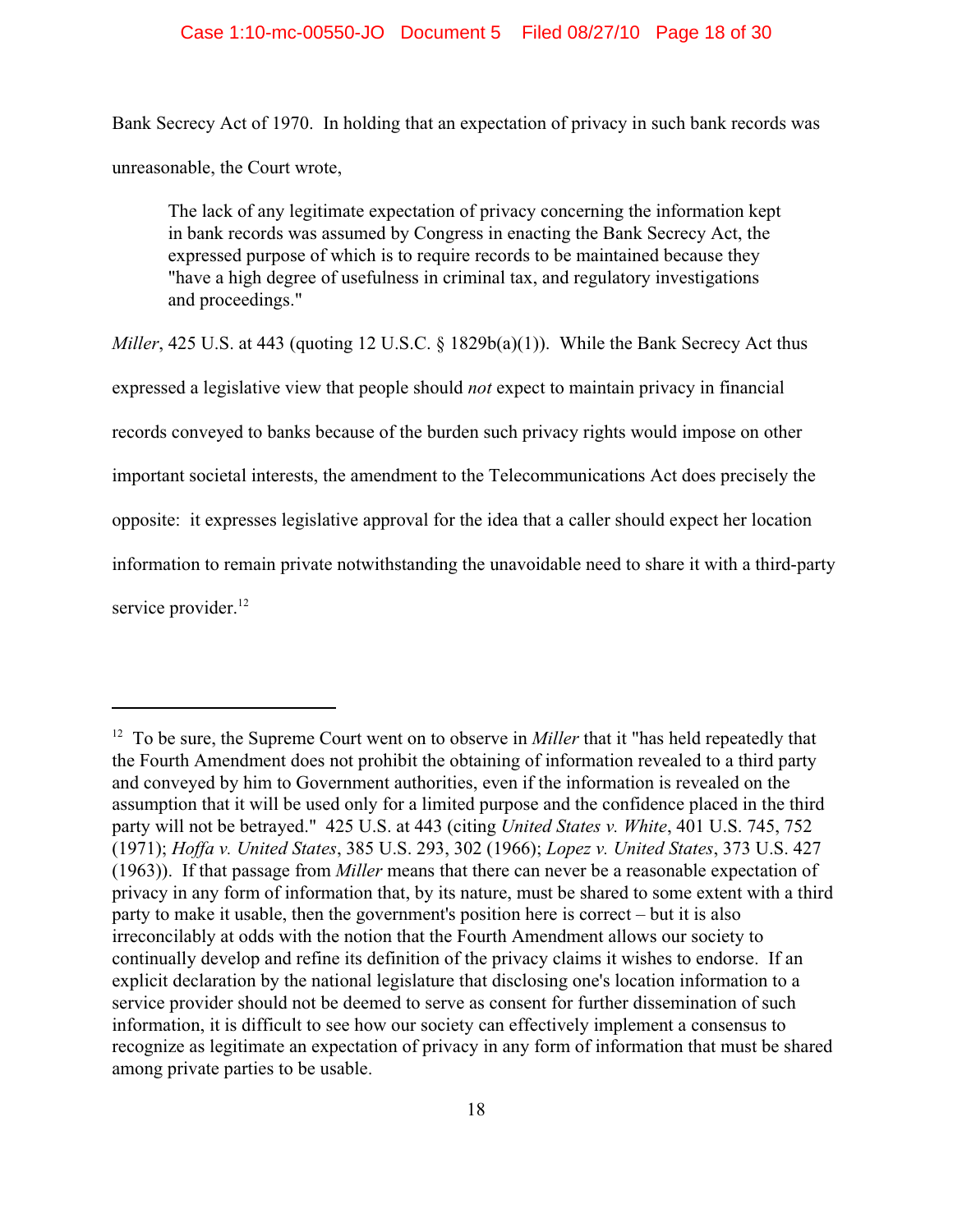#### Case 1:10-mc-00550-JO Document 5 Filed 08/27/10 Page 19 of 30

Thus, not only is it questionable to assume, as a general matter, that a person can never have a reasonable expectation of privacy in information that, by its nature, must be shared with a third-party service provider; it is particularly difficult to make that assumption with respect to mobile telephone location information. I therefore conclude that the distinction between surveillance and disclosure does not foreclose applying *Maynard* here.

# D. The Difference Between CSI and GPS

The government further seeks to distinguish *Maynard* on the ground that the latter case "involved the most precise of all location information: GPS data[,]" which it contrasts with the "much less precise" CSI requested here. Letter at 4. That argument is the most intuitively appealing one at the government's disposal: to the extent the court's concern in *Maynard* was the detailed nature of the "intimate picture" of a person's life painted by GPS tracking, it would appear obvious at first blush that a less precise form of location tracking might be less troubling. The government ably highlights the intuitive appeal of that argument by going on to observe that "cell-site information is especially imprecise in an area as densely inhabited as New York City, where many buildings – and the numerous residences and businesses within those buildings – are likely to be served by a single base station tower and mobile switching center." *Id*.

The intuitive appeal of that argument, is, however, no more than that. It does not withstand careful scrutiny in the light of relevant facts about the respective precision of various forms of location tracking technology – facts that the government largely ignores.<sup>13</sup>

 $13$  I note that the SCA makes no attempt to distinguish among various forms of location tracking in granting access to such information (retrospectively) on a showing of less than probable cause – indeed, it does not even purport to differentiate records of a mobile telephone user's location from any other kind of "record or other information pertaining to a subscriber or customer of such service (not including the contents of communications)[.]" 18 U.S.C.  $\S 2703(c)(1)$ . Thus,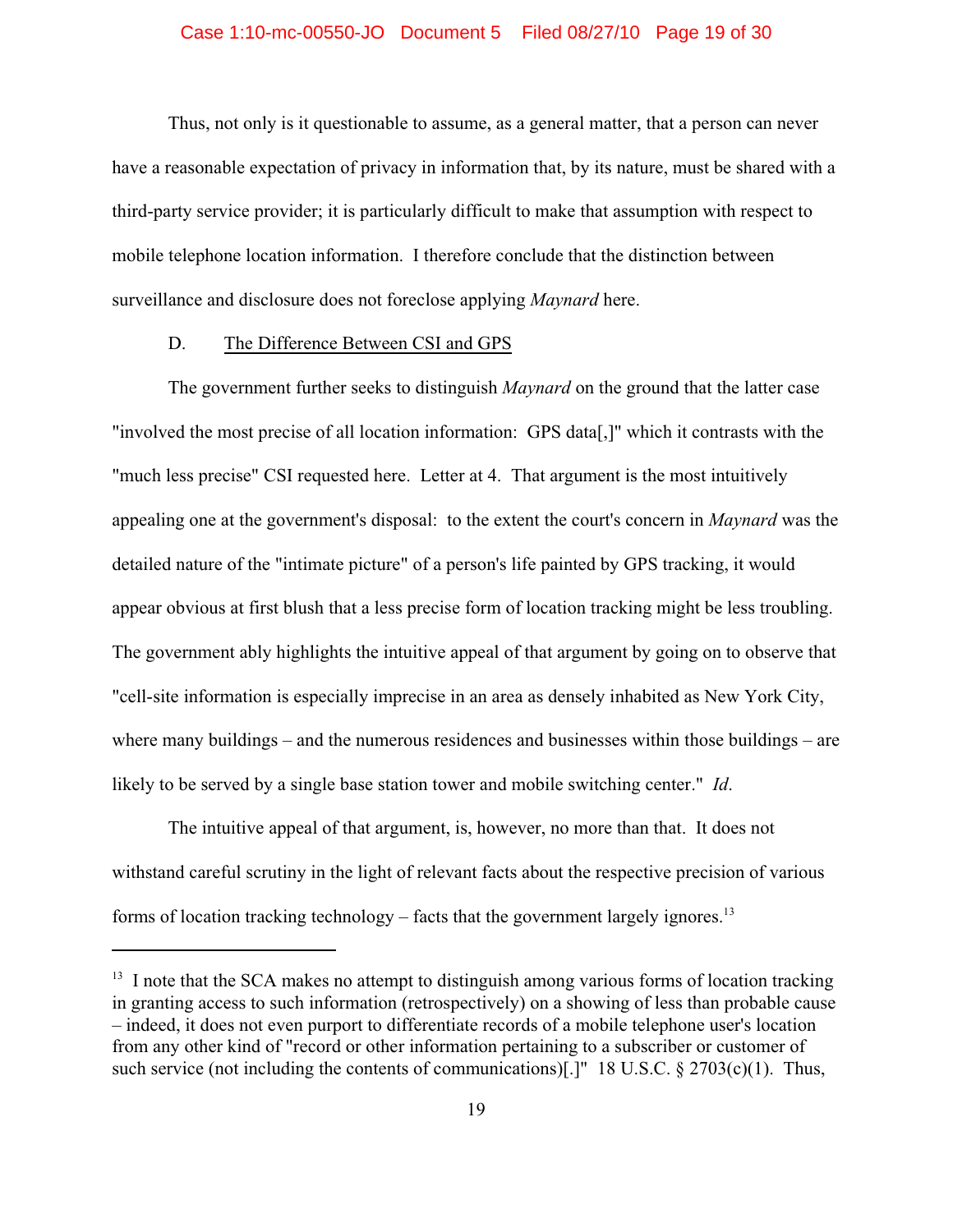# Case 1:10-mc-00550-JO Document 5 Filed 08/27/10 Page 20 of 30

The unstated premise of the government's argument is that location tracking by means of CSI is less of an intrusion into one's privacy because GPS tracking – and GPS tracking alone – reveals a person's *precise* location. But that is simply not true. Even if GPS technology could reveal the particular building a person had entered – and as far as I am aware, it is not so precise – in an urban setting it would not reveal which office or apartment within that building that was the subject's destination. In short, GPS tracking by itself does not necessarily reveal a subject's "[r]epeated visits to church, a gym, a bar, or a bookie[.]" *Maynard*, 2010 WL 3063788, at \*13. Rather, it reveals no more than the subject's repeated visits to the vicinities of such locations – but with sufficient precision to allow investigators to piece together an intimate picture of the subject's life.

To some extent, the preceding discussion of the limits of GPS tracking is speculative. What is not speculative is that the kind of GPS tracking at issue in *Maynard* was *necessarily* imprecise, and quite possibly much less precise than the tracking at issue here. When agents used GPS to track the defendant in *Maynard*, they could learn no more than the location of his

any argument predicated on the relative precision of a given tracking method does nothing to validate the constitutionality of the SCA's standard of "specific and articulable facts" in the context of location tracking. Similarly, the government seeks to "clarify" its application by reporting that "Sprint Nextel, like all other [mobile communications service] providers to [its] knowledge, retains information regarding only [a] single antenna tower" for each requested communication. Letter at 2 n.1. The import of that clarification is that although the terms of the government's application would permit it to obtain, without a showing of probable cause, CSI data from multiple towers – and would therefore allow the government to triangulate the subject's location with greater precision than is possible with information from only one tower – I should rest assured that the information it will actually receive will raise less of a privacy concern. If the constitutionality of the government's application rests on that clarification – that is, if *Maynard* can be distinguished only because single-tower CSI is somewhat less precise than multiple-tower CSI – then all future applications for CSI must necessarily get bogged down in an inquiry into the precise record-keeping practices currently followed by the relevant service provider.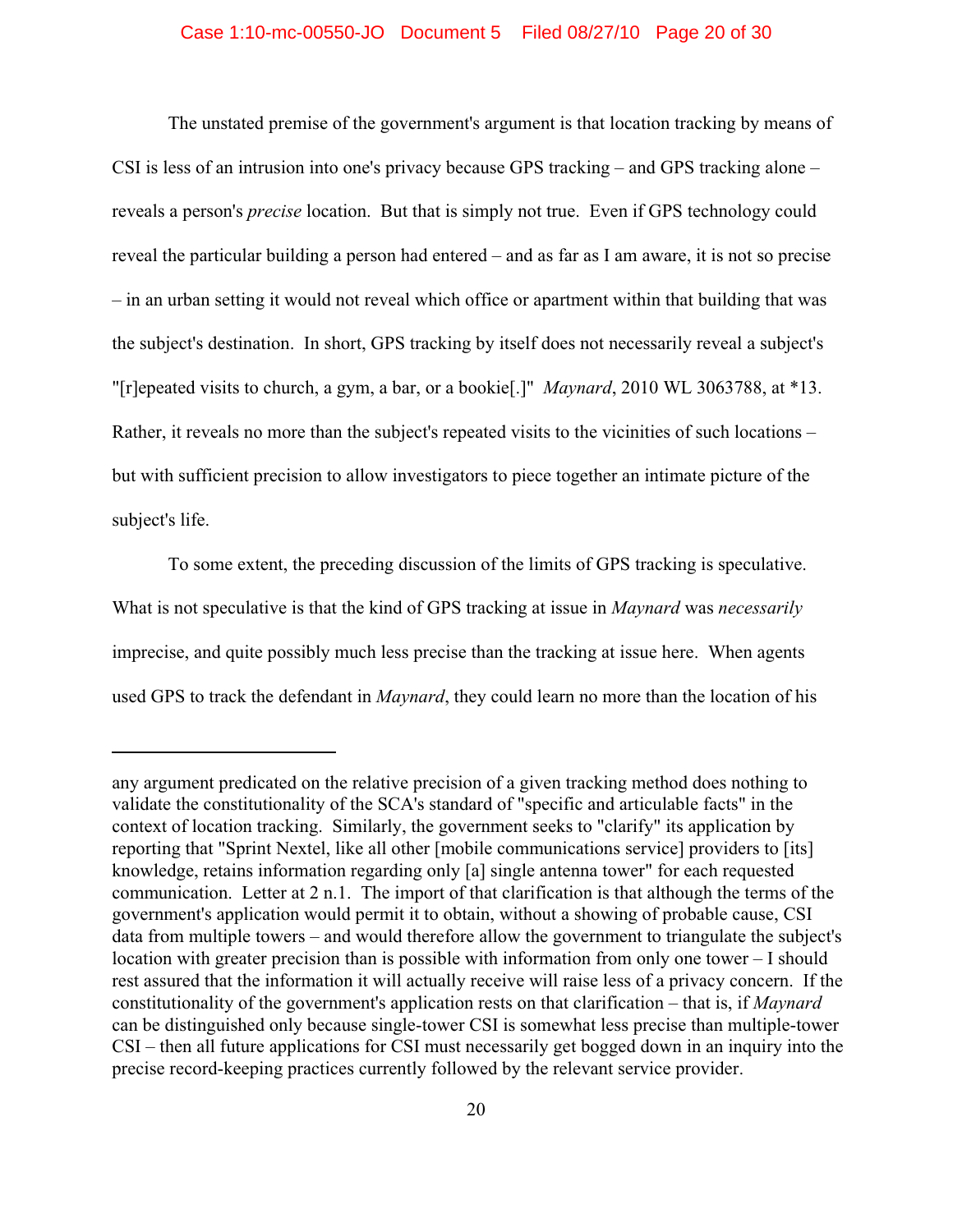# Case 1:10-mc-00550-JO Document 5 Filed 08/27/10 Page 21 of 30

car. If the defendant drove to an associate's home, and parked two blocks away, the tracking information would reveal only his parking spot, not his actual destination. In contrast, when Augustus used his mobile telephone, he broadcast a signal to a cell tower no more than a few hundred feet away from his actual location – not the tower nearest to the car he may have left blocks away.<sup>14</sup> Nevertheless, the *Maynard* court concluded that a sufficiently large amount of information about the location of a person's car could paint an intimate picture of the person driving it – and, presumably sometimes parking it some distance from his actual destination. There is simply no reason to think that a similarly large cache of CSI data about the location of a telephone that remains on its user's person will be any less useful in painting such an intimate picture.

The government glosses over that reality in arguing that the CSI it requests "does not include any information at all about where the user was during the vast majority of the day when he was not using the Subject Telephone." Letter at 5. In so arguing, the government blithely ignores that the GPS tracking of the *Maynard* defendant's car likewise did not reveal "any information at all about where [he] was during the vast majority of the day when he was not" driving. $15$ 

 $^{14}$  As of February 2008, CSI from multiple towers could reveal the location of a cell phone to within approximately 50 feet, and information from a single tower to within a few hundred feet. *CSI: Pittsburgh*, 534 F. Supp. 2d at 602.

<sup>&</sup>lt;sup>15</sup> Moreover, while the latter statement is unquestionably true about the defendant in *Maynard*, the former is just as plainly false about the application here. The government's application, by its explicit terms, seeks information about Augustus's location not only at the times he affirmatively chose to use his phone to make a call, but also when he passively received calls and – even more inconsistent with the government's argument – at times when that phone received text messages without any voluntary action by Augustus at all. Further, the *Maynard* defendant could only be tracked in his travels from one location to another to the extent he undertook those travels in a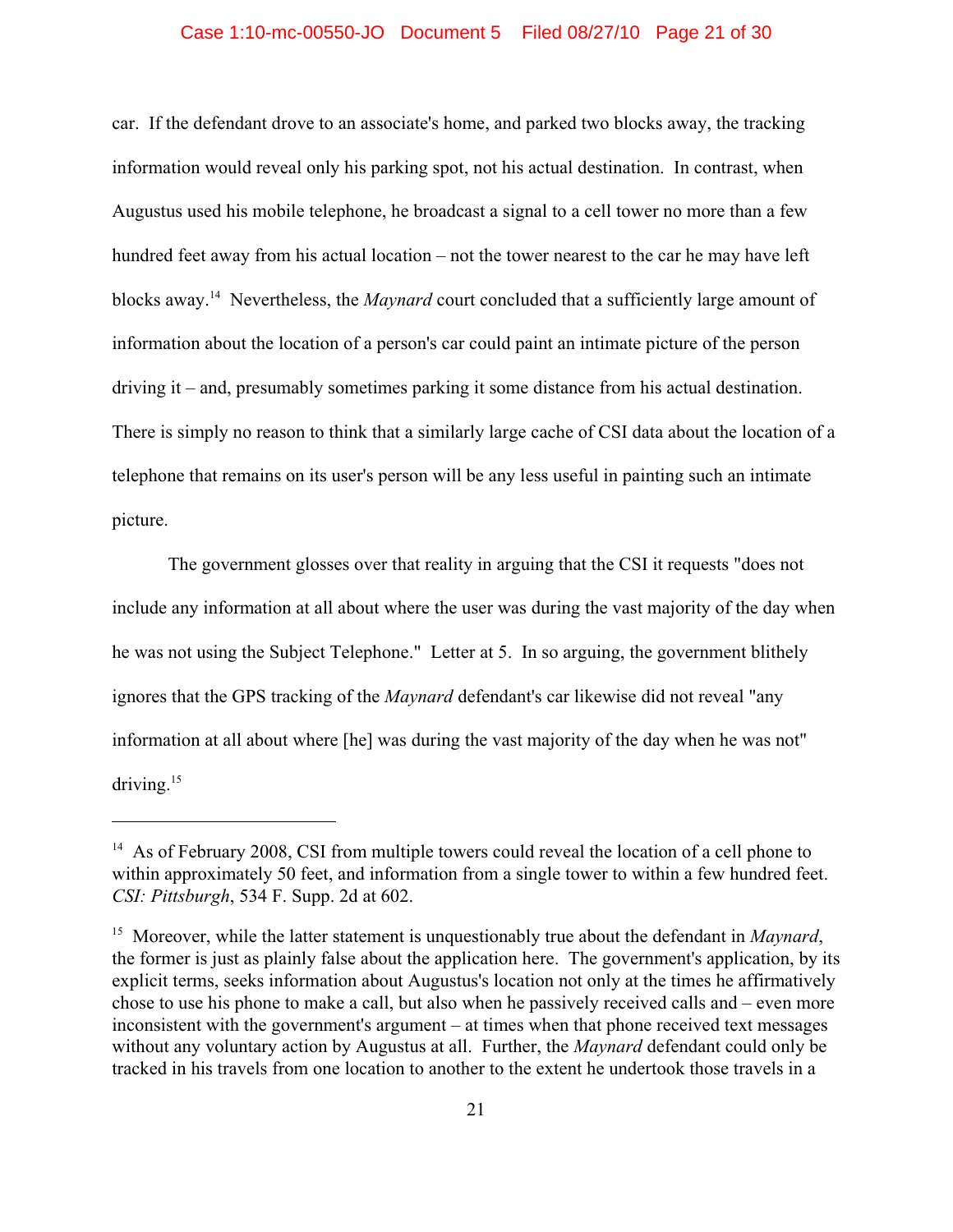# Case 1:10-mc-00550-JO Document 5 Filed 08/27/10 Page 22 of 30

At an even more basic level, the government's argument about the relative imprecision of CSI tracking ignores how much more precise such tracking has become in recent years. When the Supreme Court in *Knotts* took care to leave open the possibility that continuous location tracking over a lengthy period could constitute an unreasonable search, 460 U.S. at 283-84, it was contemplating the use of a "beeper" that used essentially the same mechanism as today's CSI tracking – and possibly with far less precision. *See Pineda-Moreno*, 2010 WL 3169573, at \*4 (Kozinski, C.J., dissenting) ("The [CSI and GPS] electronic tracking devices used by the police in this case have little in common with the primitive devices in *Knotts*."); *see also CSI: Houston (2005)*, 396 F. Supp. 2d at 754 (explaining, in part on the basis of material published by the United States Department of Justice, how "beepers on vehicles are now monitored via radio signals using the very same cell phone towers used to transmit cell site data" and noting that as a result of "this convergence in technology, the distinction between cell site data and information gathered by a tracking device has practically vanished").<sup>16</sup>

Finally, in seeking to distinguish *Maynard* on the ground that CSI tracking is not very precise, the government proves too much. The only reason the government wants access to the

particular car. In contrast, the CSI the government seeks here would reveal the subject's location regardless of his mode of travel. It would therefore be capable of revealing a broader range of the subject's destinations than could the GPS vehicle tracking at issue in *Maynard*.

 $16$  Even if the government's argument about the relative precision of CSI and GPS tracking were more persuasive, it would do no more than carry today's argument, and postpone for a brief time the decision that would have to be made when cell towers become even more ubiquitous than they are now and the software providing location information based on CSI permits even greater tracking precision. *See CSI: Houston (2005)*, 396 F. Supp. 2d at 755 & n.11 (explaining how the "inexorable combination of market and regulatory stimuli ensures that cell phone tracking will become more precise with each passing year"). Such an argument assures virtually instant obsolescence to a decision here in the government's favor.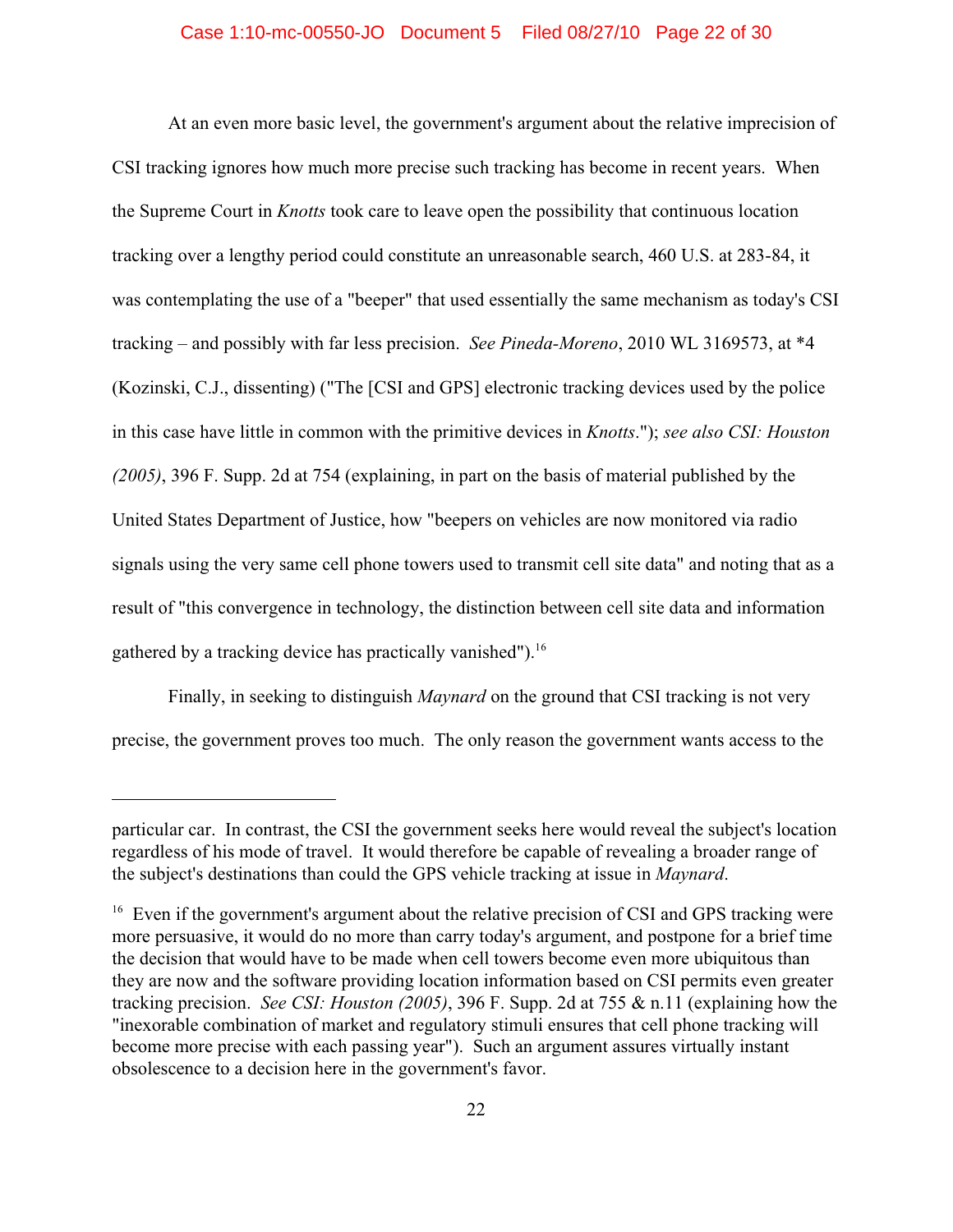# Case 1:10-mc-00550-JO Document 5 Filed 08/27/10 Page 23 of 30

CSI at issue here is that it believes such data will provide meaningful information about Augustus's past movements, even if only by means of his proximity to a specific cell tower at a given time. *See* DE 1 ¶ 3 (asserting that "the information likely to be obtained is relevant to an ongoing criminal investigation" and "will ... corroborat[e] other information concerning the location of Augustus"); *cf*. *Maynard*, 2010 WL 3063788, at \*13 n.\* (noting that government made pattern of movements, as opposed to any one movement, central to its case).

The government cannot have it both ways. If proof of Augustus's mere proximity to a specific cell tower at a specific time does *not* convey meaningful information about his precise location, then the government's certification for purposes of obtaining such information pursuant to the SCA should be rejected as false. But if that certification is true, as I am confident it is,<sup>17</sup> the government cannot be heard to disavow the logical import of that certification simply to avoid scrutiny under the Fourth Amendment.<sup>18</sup>

 $17$  To be clear, I do not mean to suggest that I entertain the slightest doubt about the sincerity of the government's certification. I have the highest confidence in the integrity of both the individual prosecutor who submitted the instant application and the United States Attorney's Office he serves. In noting the tension between the government's certification of relevance and its argument based on the limits of CSI technology, I intend only to illustrate what I perceive to be a logical fallacy of the latter.

 $18$  Indeed, the tension between the government's certification of relevance for purposes of the SCA and its argument about the limits of CSI technology undermines not only the government's argument about the technological difference between various kinds of tracking, but also its argument that historical tracking data should deserve less protection under the Fourth Amendment than prospective tracking. The government may have a legitimate use for prospective CSI even if such data conveys *no* useful information about a subject's precise location: a person's proximity to a given cell site, as such, may ease the task of commencing or continuing physical surveillance, or it may assist in the hunt for a fugitive. But historical CSI can serve no such function of which I am aware – with the exception of using it to disprove an alibi (an application not at issue here), information that a person was previously in proximity to a cell site is useful only to the extent it conveys information about the subject's actual location.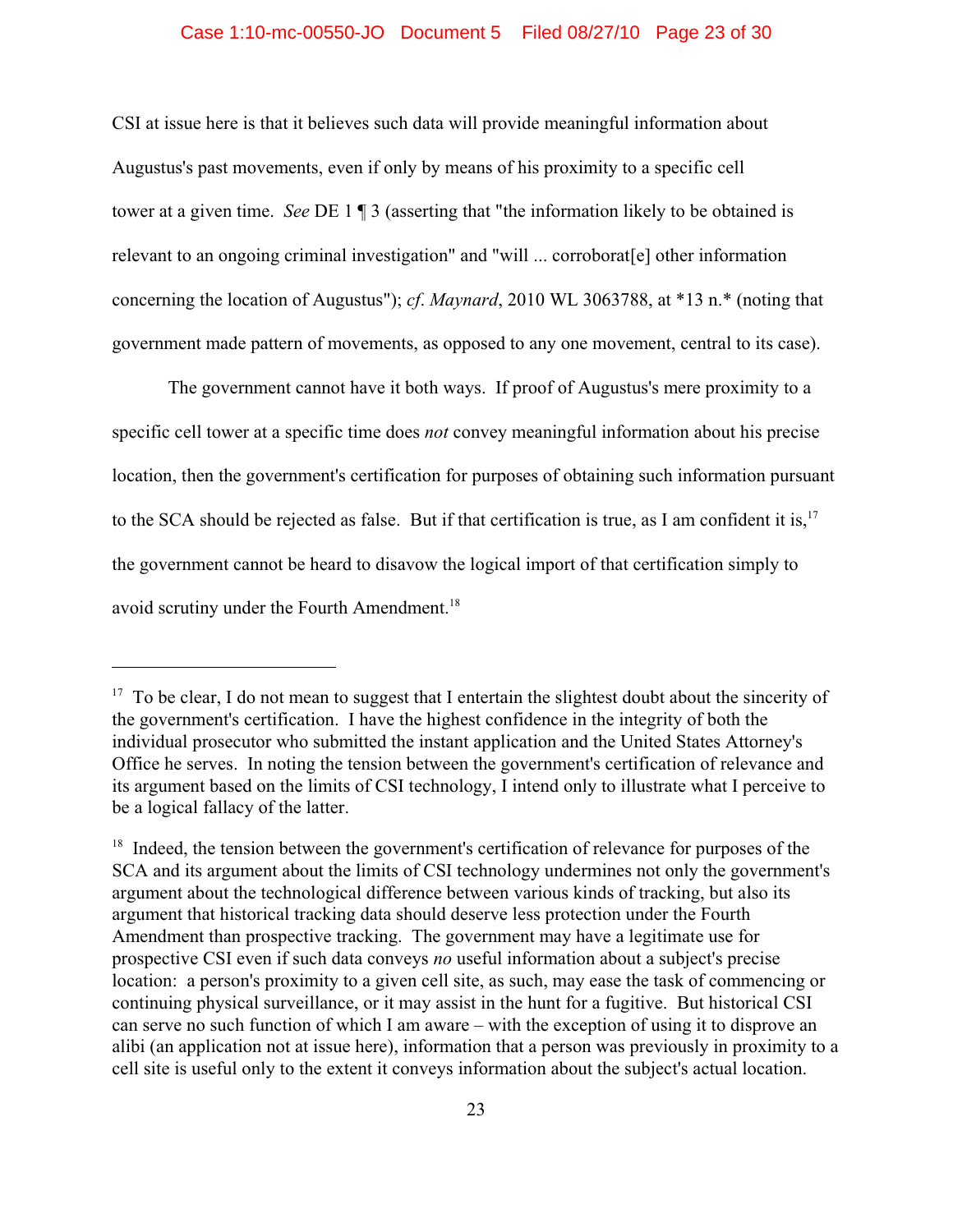### Case 1:10-mc-00550-JO Document 5 Filed 08/27/10 Page 24 of 30

# E. The Difference Between Vehicle Tracking And Telephone Tracking

One more potential basis for distinguishing *Maynard* from this case is that people may have a lesser expectation of privacy with respect to the location of their mobile telephones than with respect to their cars. In that vein, the government argues that "[t]he user of the Subject Telephone knows or should know that every time he places or receives a call Sprint Nextel is advised of the cell tower being used, because the user knows that Sprint Nextel may later charge him for its services based in part on his location." Letter at 4-5.

The government provides no factual basis for that assertion, and it strikes me as being not only unsupported but, in recent years, unsupportable. In years gone by, when a brick-sized "mobile" telephone could not fit in the average pocket or purse, the monthly bill for cellular service typically included charges based to some extent on the location of the user's telephone during each call made or received. In recent years, however, I am under the impression that most mobile telephone subscribers pay a flat fee (on a one-time or monthly basis) for a specific number of minutes of call time (or a specific number of text messages), regardless of location. *See CSI: Pittsburgh*, 534 F. Supp. 2d at 590 n.20 (noting that "the advent of truly national networks and comprehensive cell phone 'plans'" has made location "increasingly irrelevant to service fees"). If that is correct, then there would be no reason – at least none based on expectations about billing – for a mobile telephone user to think the service provider would maintain records of the locations of her calls.

I need not inquire further into that factual matter because I do not assume that persons who use mobile telephones are unaware of the fact that by doing so they expose themselves to location tracking. Indeed, with the growing availability and popularity of commercial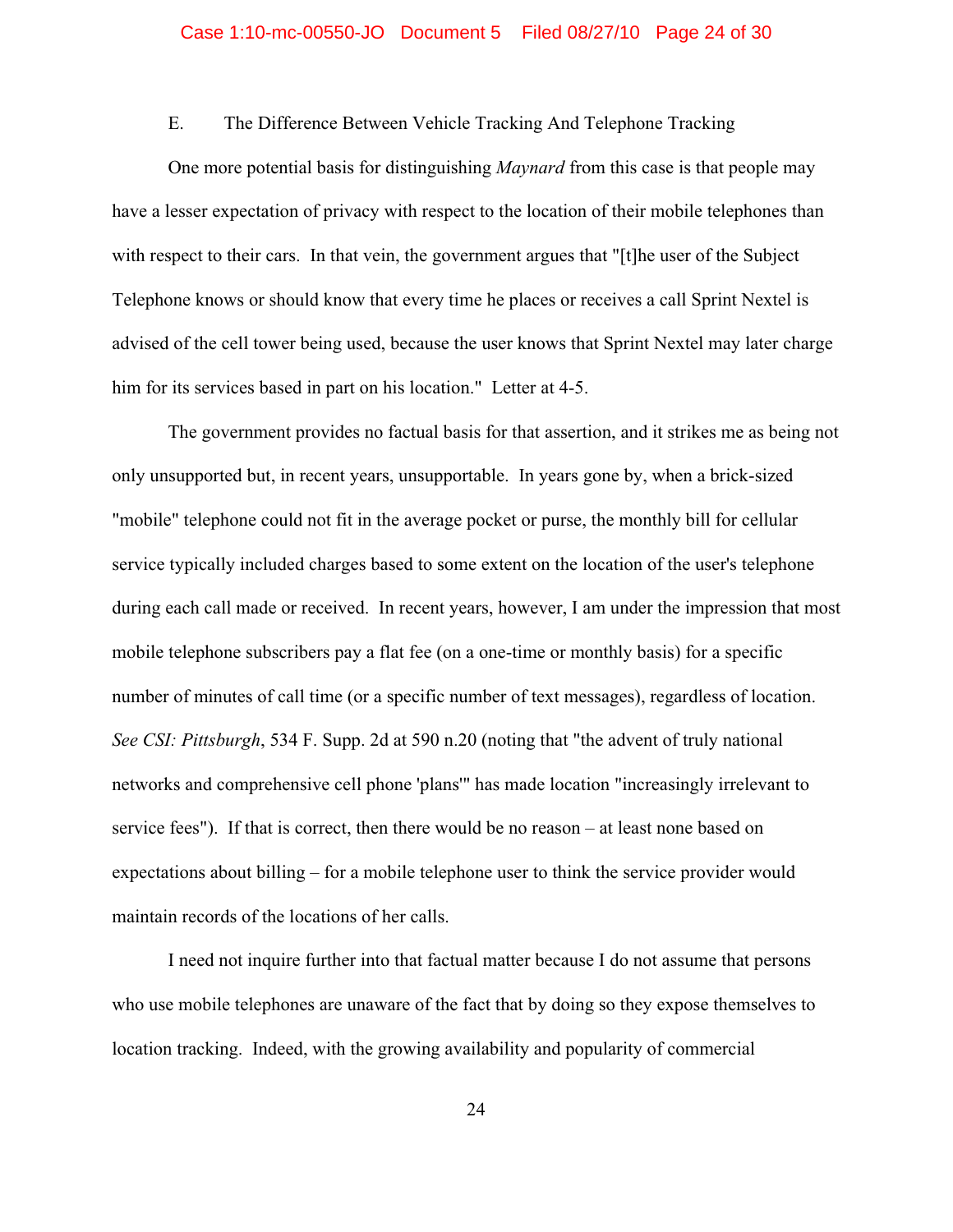## Case 1:10-mc-00550-JO Document 5 Filed 08/27/10 Page 25 of 30

applications that allow a mobile telephone user to affirmatively broadcast her location, I assume that most people are – or will soon be – aware of that fact. But that assumption does not preclude reliance on the conclusion in *Maynard* that people in this country have a reasonable expectation of privacy in their movements over extended periods of time. To the contrary, I believe that a growing awareness of the *possibility* of location tracking of mobile telephones has also produced a growing expectation that such tracking can and should be controlled.

It is increasingly common for mobile telephone subscribers to make affirmative use of location tracking by subscribing to premium telephone services or independent location-based applications. The providers of both routinely address – and try to alleviate – their customers' concerns about the unintended dissemination of information about their location. For example, Verizon Wireless assures its subscribers that it "understands that advances in wireless technology, especially the growing availability of location-based services, bring new concerns about how customer information is used and shared." It provides its customers with "clear notice regarding how these types of services work and require that they make the choice about whether specific location-tracking features available on their phones are turned on when using their wireless phones." The company goes on to assert that its customers "are given the opportunity to choose where and when to turn specific location-based services on and off." Verizon | About Verizon – Privacy Policy, http://www22.verizon.com/about/privacy/policy/#wireless (last visited Aug. 27, 2010); *see also* AT&T Privacy Policy, http://www.att.com/gen/privacypolicy?pid=2506 (last visited Aug. 27, 2010) (noting that cell-site information is used "to provide your wireless service" while location information for other services "will be used ... only with prior notice and your consent").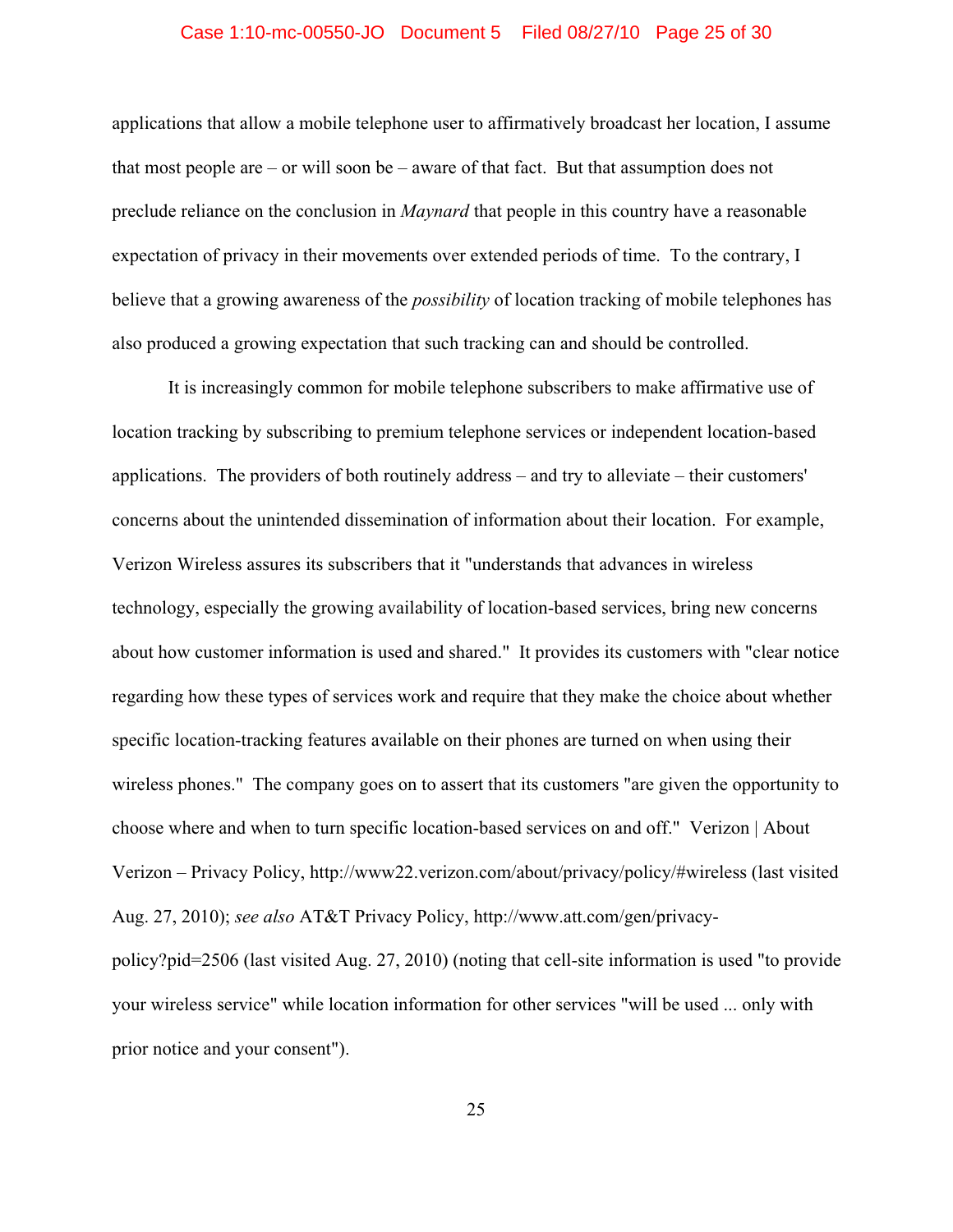## Case 1:10-mc-00550-JO Document 5 Filed 08/27/10 Page 26 of 30

Similarly, a popular mobile telephone application called "foursquare" permits users to share their location to facilitate connections with friends by "checking in" at a given location, such as a bar or restaurant, and seeing other users of the same service who are currently or were previously "checked in" to that location. The company takes pains to acknowledge that "an important concern for most anyone using location-based services is privacy" and strives to make its subscribers "comfortable with how [location-tracking] information is shared via foursquare." To that end it boasts of creating "a range of robust privacy controls [that] give users control over the amount of information they share about their location." Those controls ostensibly empower a user to have her "entire check-in history ... removed from [the company's] database." Foursquare, http://foursquare.com/privacy/ (last visited Aug. 27, 2010); *see also* Google Latitude, http://www.google.com/mobile/latitude/ (last visited Aug. 27, 2010) (providing application that permits mobile telephone users to share their location with friends and advertising ability to "share, set, hide your location, or sign out of Google Latitude" and to "[c]ontrol who sees your location, and at what level of detail"); *but see* Google Mobile Privacy Policy http://www.google.com/mobile/privacy.html (last visited Aug. 27, 2010) ("If you use location-enabled products and services, such as Google Maps for mobile, you may be sending us location information. This information may reveal your actual location, such as GPS data, or it may not .... Certain of our products and services allow you to opt-out of certain information gathering and sharing or to opt-out of certain products, services, or features.").<sup>19</sup>

 $19\text{ T}$  To be sure, conveying the message that a customer has control over certain forms of commercially available location-tracking does not necessarily suggest that she can control access to all location information. But by focusing consumer awareness on privacy concerns about location-tracking and simultaneously seeking to reassure people about that concern, the companies providing such services appear to be fostering an actual – and to my mind reasonable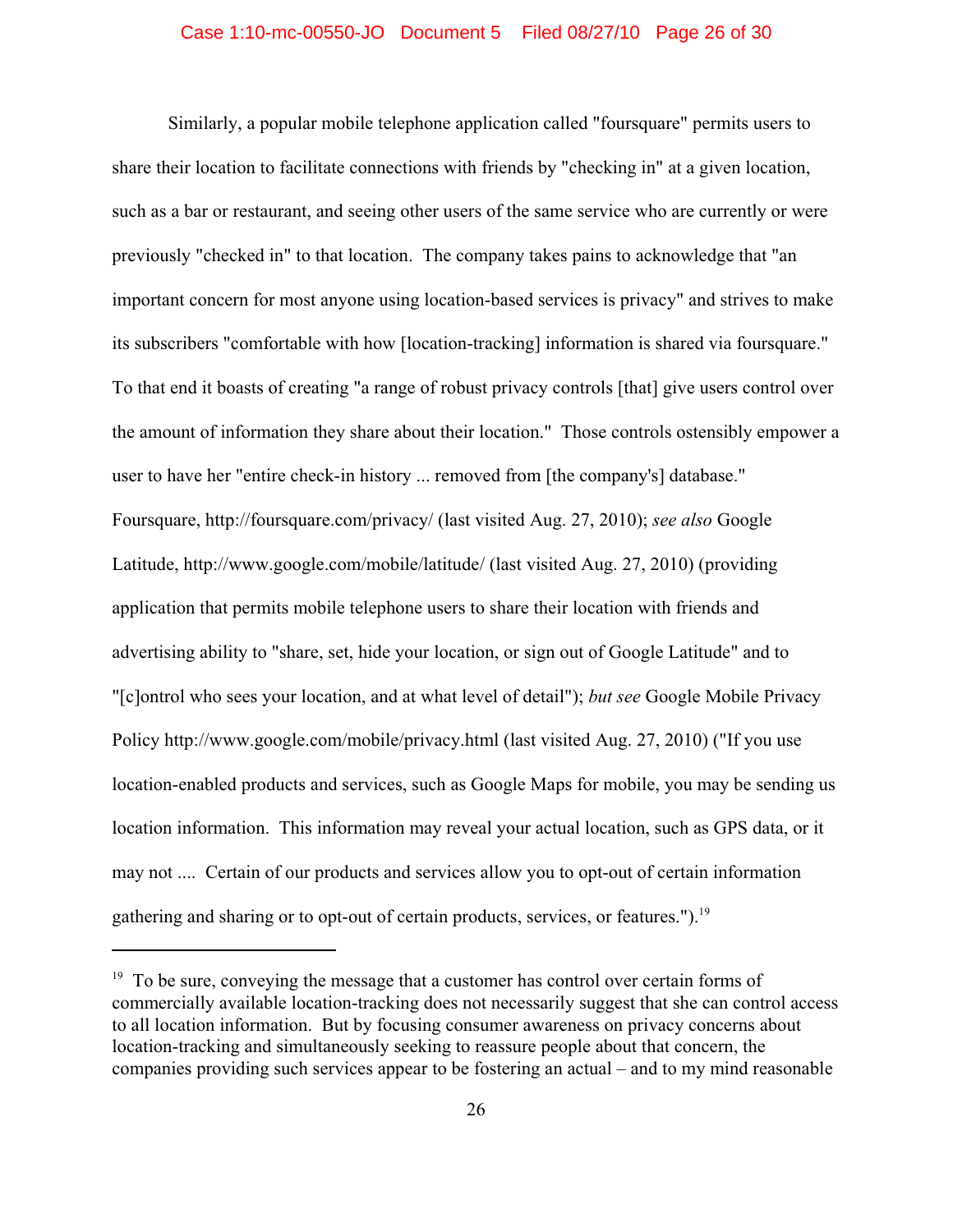# Case 1:10-mc-00550-JO Document 5 Filed 08/27/10 Page 27 of 30

Mobile telephones equipped with tracking capabilities such as GPS – the vast majority, as a result of federal law<sup>20</sup> – often also include features that lead the user to believe that such tracking has been disabled. Commercial location-tracking services tout their subscribers' ability to limit, or even delete, the dissemination of such information. Simply put, there is no reason to think that the advance of technology brings with it an expectation that privacy is lost; rather, I assume that it serves only to increase awareness of the importance of privacy and to whet the appetite for ways to manage it. $21$ 

 $20$  The Federal Communications Commission's Enhanced 911 Emergency Call Systems rules require a cellular service provider to equip mobile telephones with the ability to identify their locations to some degree of precision. Specifically, such telephones must be able to provide information about their location to within "50 meters for 67 percent of calls [and] 150 meters for 95 percent of calls." 47 C.F.R. § 20.18(h)(1)(ii).

 $21$  Two articles published in the brief period that the instant application has been pending illustrate that growing awareness and concern. The release of a new location-tracking application on the popular Facebook service led immediately to widespread interest in controlling it. *See* Farhad Manjoo, *Facebook Knows Where You Are*, Slate (Aug. 19, 2010, 4:23 PM), http://www.slate.com/id/2264492 (last visited Aug. 27, 2010). And the abstruse issue of location-tracking jurisprudence has become sufficiently important to the public at large to have been the subject of an article in a popular weekly news magazine. *See* Adam Cohen, *The Government's New Right to Track Your Every Move With GPS*, Time, Aug. 25, 2010, *available at* http://www.time.com/time/nation/article/0,8599,2013150,00.html.

<sup>–</sup> expectation that such information will remain private to the extent a subscriber chooses to make it so. At a minimum, it would be unreasonable to conclude, as the government contends, that mobile telephone subscribers should be aware that they cannot exercise control over access to location-tracking information generated by their mobile telephone usage. *Cf.* Joseph Turow, Deirdre K. Mulligan & Chris Jay Hoofnagle, Research Report: Consumers Fundamentally Misunderstand the Online Advertising Marketplace 1, 3 (Oct. 2007), *available at* http://groups.ischool.berkeley.edu/samuelsonclinic/files/annenberg\_samuelson\_advertising.pdf (reporting results of national survey from 2003 and 2005 showing that 59% of respondents believed fact company possessed privacy policy meant user data were not shared when in fact policies merely tell users *whether or how* such data is shared and that 85% rejected common online advertising business model when explained in simple terms).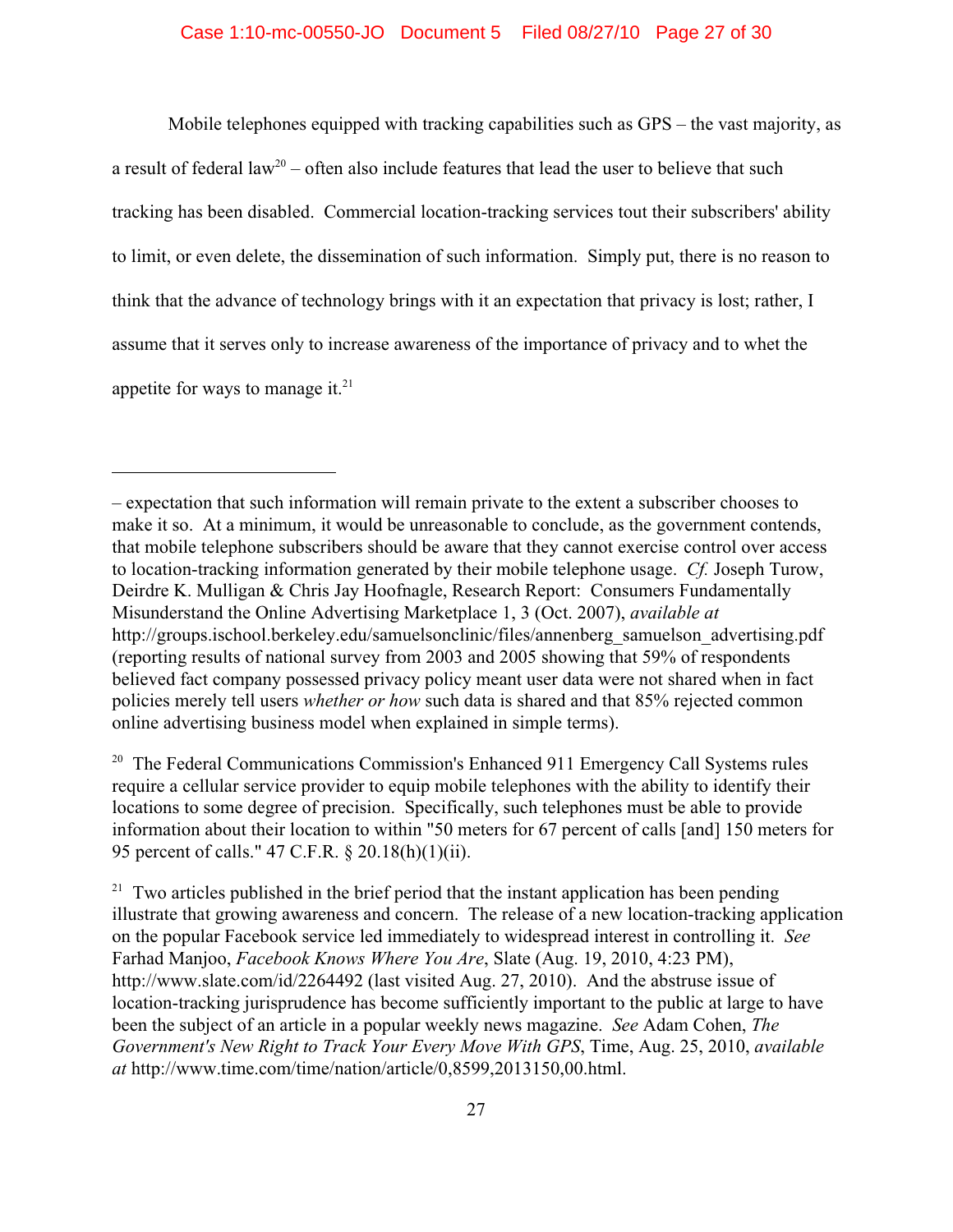# F. The Government's Other Arguments

I believe that the foregoing discussion addresses as best I can (without unduly delaying the government's investigation) the strongest arguments in support of the proposition that *Maynard* does not invalidate the SCA's procedure for obtaining historical CSI on a showing of less than probable cause. In the interest of completeness, I turn to two additional arguments the government raises in its Letter.

First, the government notes that "the *Maynard* law enforcement officers covertly placed equipment upon the defendant's property in order to obtain location information. Here, the location information originated from equipment – a cell phone – that a person knowingly and voluntarily used and which equipment transmitted data as part of its normal operation." Letter at 4. The observation, while unquestionably correct, is meaningless. It is equally correct to observe that a mobile telephone user knowingly and voluntarily speaks into her device, which then broadcasts the contents of her communications as part of its normal operations. That fact plainly does not shield the contents of the broadcast communications from the protection of the Fourth Amendment's warrant requirement.

Second, the government contends that "in *Maynard* the GPS device provided data to the government 24 hours a day, allowing law enforcement officers to track the defendant in real time. Here, cell-site data exists only for the moments in time during which the phone was engaged in a call or text message transmission[.]" *Id*. This last argument is not only as meritless as its predecessor as a matter of logic, it does not even have the virtue of being factually correct. While it may be true that the GPS device in *Maynard* provided continuous data about the location of the subject's *car*, it only provided information sufficient to "track the *defendant*"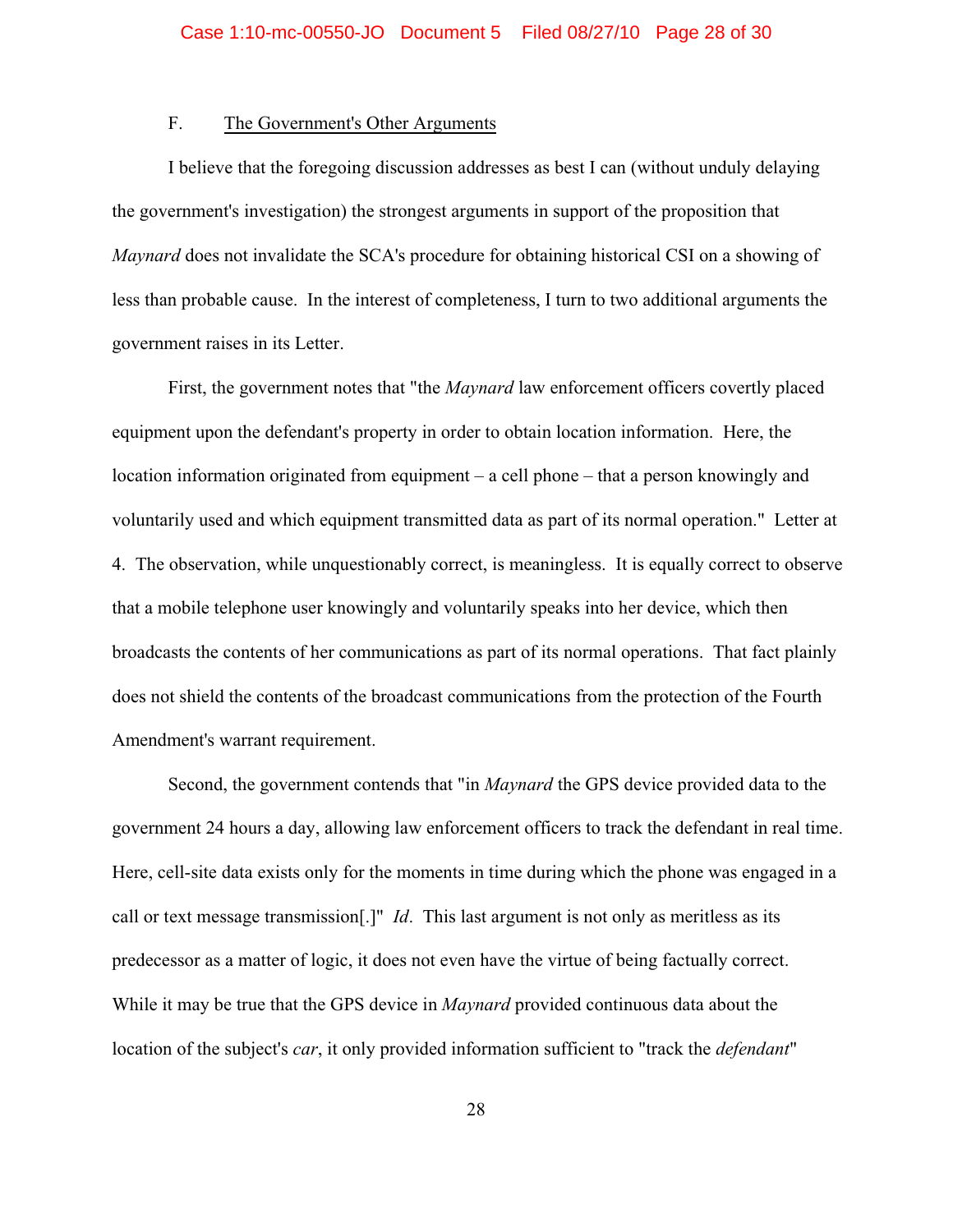### Case 1:10-mc-00550-JO Document 5 Filed 08/27/10 Page 29 of 30

himself "for the moments in time during which" he was "engaged in" driving that car. As a practical matter, then, there is no reason to suspect that the tracking at issue in *Maynard* was in any meaningful sense more continuous than would be produced by the CSI the government seeks here. Indeed, as explained in the preceding section, tracking a vehicle may provide *less* continuous information about a subject's location than tracking his mobile telephone.

Moreover, even if the government's factual assertion were supportable, the difference between continuous location tracking and the tracking of a person's location at particular points in time is ultimately unpersuasive as a basis on which to distinguish *Maynard*. The *Maynard* court's concern with sustained GPS tracking over the course of a month was not its formally continuous nature, but rather the fact that it results in a vast collection of specific data points that, viewed together, convey the "intimate picture" of the subject's life. It is the ability to amass a collection of such points, and not the ability to trace the route from each one to the next, that carries with it the ability to resolve those points into a comprehensible picture. Thus, the fact that the government now seeks only certain data points, by itself, does not serve to distinguish the investigative technique at issue here from the one considered in *Maynard* in any meaningful way.

#### III. Conclusion

I recognize that "[t]he judiciary risks error by elaborating too fully on the Fourth Amendment implications of emerging technology before its role in society has become clear." *City of Ontario, Cal. v. Quon*, --- U.S. ----, 130 S. Ct. 2619, 2629 (2010) (citing *Olmstead v. United States*, 277 U.S. 438 (1928), *overruled by Katz*, 389 U.S. at 353). It likewise risks error in being too reticent on that score. In particular, by waiting too long to weigh in on the constitutionality of warrantless access to newly created kinds of information, the judiciary risks